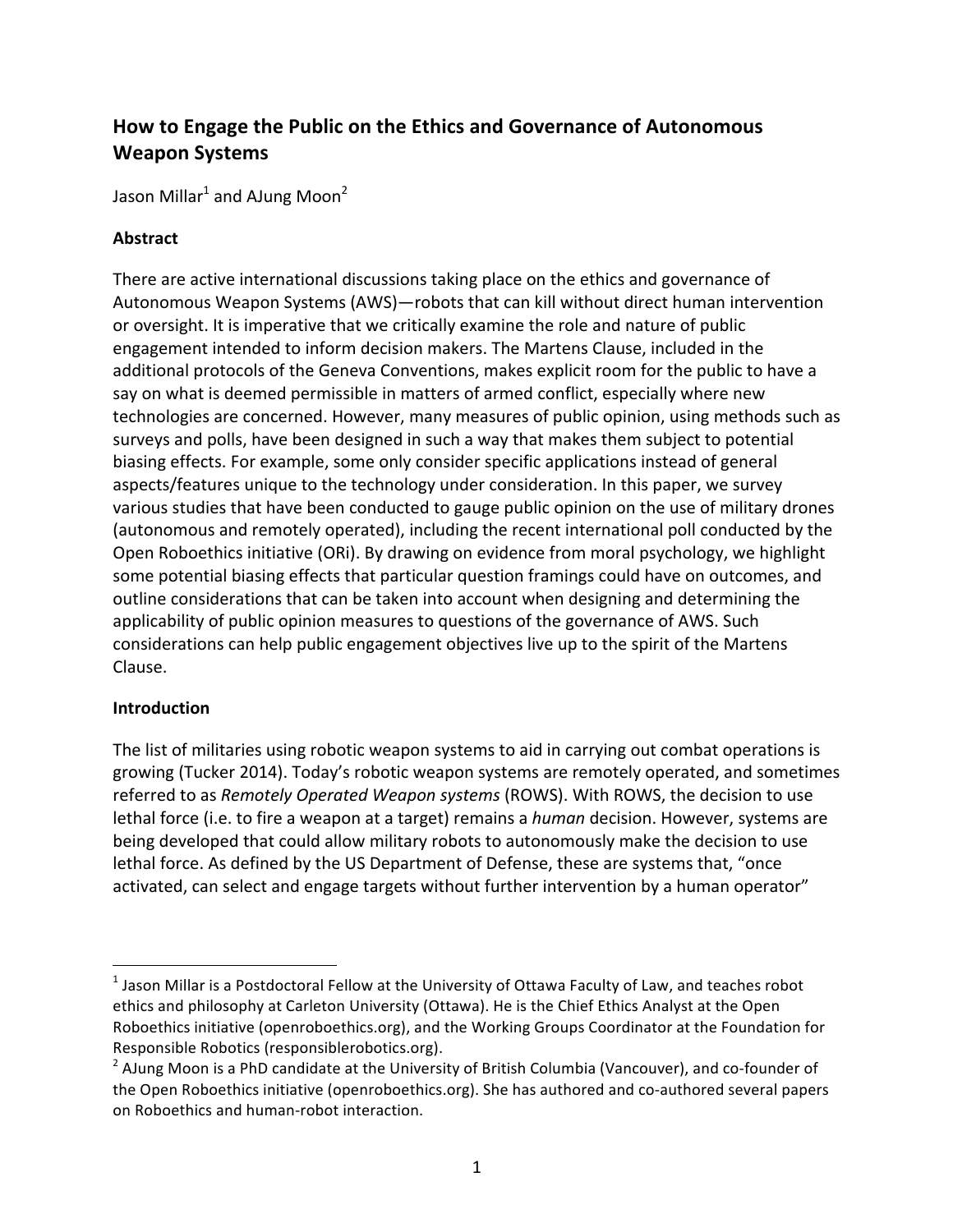(Department of Defense 2012[in Horowitz 2016a]). In other words, in the not-too-distant future military robots could kill without human intervention.

The prospect of those new *Autonomous Weapon systems* (AWS) has sparked an ethical debate that has been taken up by the public media (Evelith 2014; Parkon 2015; Devlin 2016), governments (Lin et al. 2008), civil society (PAX 2014; Human Rights Watch 2015; Article 36 2015), and the United Nations (UNIDIR 2014). On one side of the debate we have various arguments to the effect that although ROWS may be ethically permissible, AWS are not, so AWS should be internationally banned (e.g. Human Rights Watch 2015; Article 36 2015). On the other side of the debate we have various arguments to the effect that both ROWS and AWS are ethically permissible technologies, and that a ban is unwarranted (e.g. Arkin 2015).

What might help inform the debate over the ethical permissibility of ROWS and AWS?

In this paper, we focus on public engagement as a means of informing the debate over the ethical permissibility of ROWS and AWS. We do not aim to directly address the central question in the debate—Are AWS ethically permissible? Rather, supplementing previous work in general survey design literature<sup>3</sup>, we aim to inform the way researchers go about engaging the public on that, and related, questions about new weapons technologies. We start by making the case that, on this particular issue, public engagement is an important and necessary policy input. We then identify a distinction between two general kinds of questions typically used in those surveys: questions that focus on the *application* of the technology, and questions that focus on the *nature* of the technology. If researchers are interested in gauging the ethical permissibility of particular applications of ROWS and AWS, asking *application-specific questions* will be useful. However, we argue that application-specific questions can introduce problematic biases in surveys meant to shed light on the debate over the ethical permissibility of AWS. We then examine two moral psychological biasing effects that are of particular concern when asking people about robots: moral emotional priming, and anthropomorphic framing. Finally, we survey existing public opinion polls and examine them in light of the considerations just outlined.

## **Why engage the public?**

 

Decisions whether or not to build or use new kinds of weapons are a matter of democratic and humanitarian concern. The 20<sup>th</sup> century was particularly illustrative on this matter. Over the course of mere decades, soldiers and civilians were introduced to new and unique forms of suffering resulting from military decisions to develop and use such technologies as chemical weapons, landmines, incendiary weapons, cluster munitions and nuclear weapons on the battlefield. Various international governance initiatives have arisen over the years in response to the nature of those weapons.

 $3$  For a brief, yet excellent, overview of questionnaire design see the section on Questionnaire Design in Pew Research Center (2016).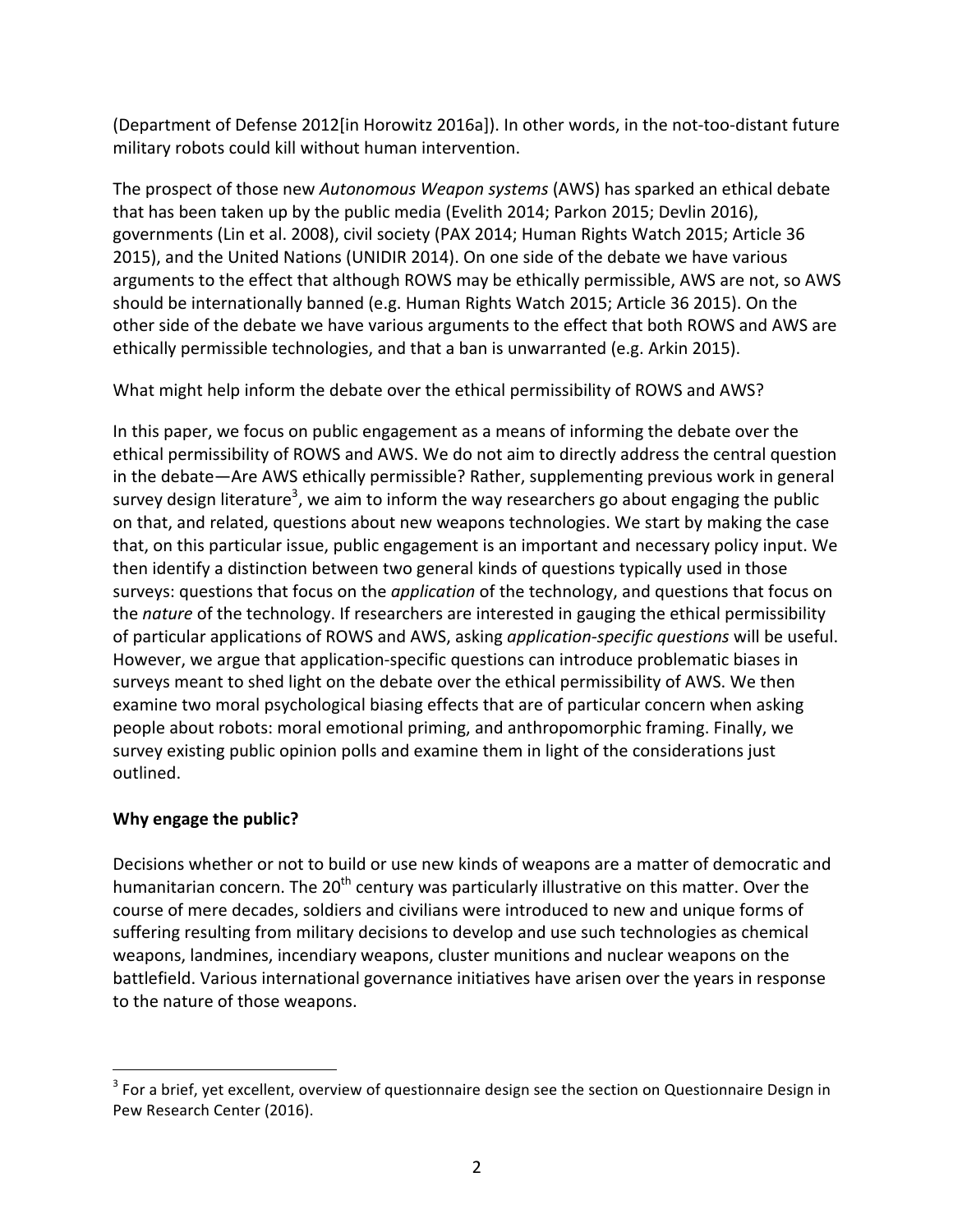Most notable are the Geneva Conventions, drafted in 1949 following the Second World War, which set out the rules of armed conflict and "remain the cornerstone of contemporary international humanitarian law" (ICRC 2009). $^4$  The Geneva Conventions provide specific protections for prisoners of war, non-combatants, civilians, and victims of armed conflict, and have been ratified by 196 countries. They also make clear that those who are party to armed conflict have limited rights in choosing the methods and means of warfare (International Justice Resource Centre 2016).

More specifically, Article 36 of Additional Protocol I to the Geneva Conventions explicitly raises the introduction of new weapons technologies as a concern:

"In the study, development, acquisition or adoption of a new weapon, means or method of warfare, a High Contracting Party is under an obligation to determine whether its employment would, in some or all circumstances, be prohibited by this Protocol or by any other rule of international law applicable to the High Contracting Party."

However, it is not always clear how well, or if, existing rules apply to new weapons. In cases of uncertainty, international humanitarian law (IHL) underscores the importance of public engagement as a means of informing determinations of the permissibility of new weapon systems. The Martens Clause, included in the Preamble of Additional Protocol II of the Geneva Conventions, makes explicit room for the public to have a say on what is, and is not, deemed permissible in matters of armed conflict, especially where new technologies are concerned. It reads: 

"The High Contracting Parties, ... Recalling that, in cases not covered by the law in force, the human person remains under the protection of the principles of humanity and the dictates of the public conscience,..." (Additional Protocol II to the Geneva Conventions)

Though legal scholars often disagree on how best to interpret and implement the Martens Clause (Cassese 2000), it remains a fact that, from the perspective of the Clause, "the dictates of the public conscience" are meant, in certain cases, to help refine and extend the international laws of armed conflict. Indeed, at two separate meetings of the UN Convention on Certain Conventional Weapons (CCW), first in 2014 and again in 2015, experts and state representatives convened specifically to discuss the prospect of AWS and consider an international response. The Martens Clause was cited as a relevant guiding governance consideration in the meeting proceedings. Groups such as Human Rights Watch (2015) and the ICRC (2015) have questioned whether or not current laws are capable of addressing the unique issues raised by AWS.

These questions help to underscore a key distinction between AWS and ROWS: AWS transfer the power to make lethal decisions *from a human to a machine*. That distinction is at the heart

 

 $4$  The Geneva Conventions of 1949 amended three existing conventions dating from 1864, 1906 and 1929 and added a fourth. The Geneva Conventions have since been "supplemented and developed" by three Additional Protocols (ICRC 2009).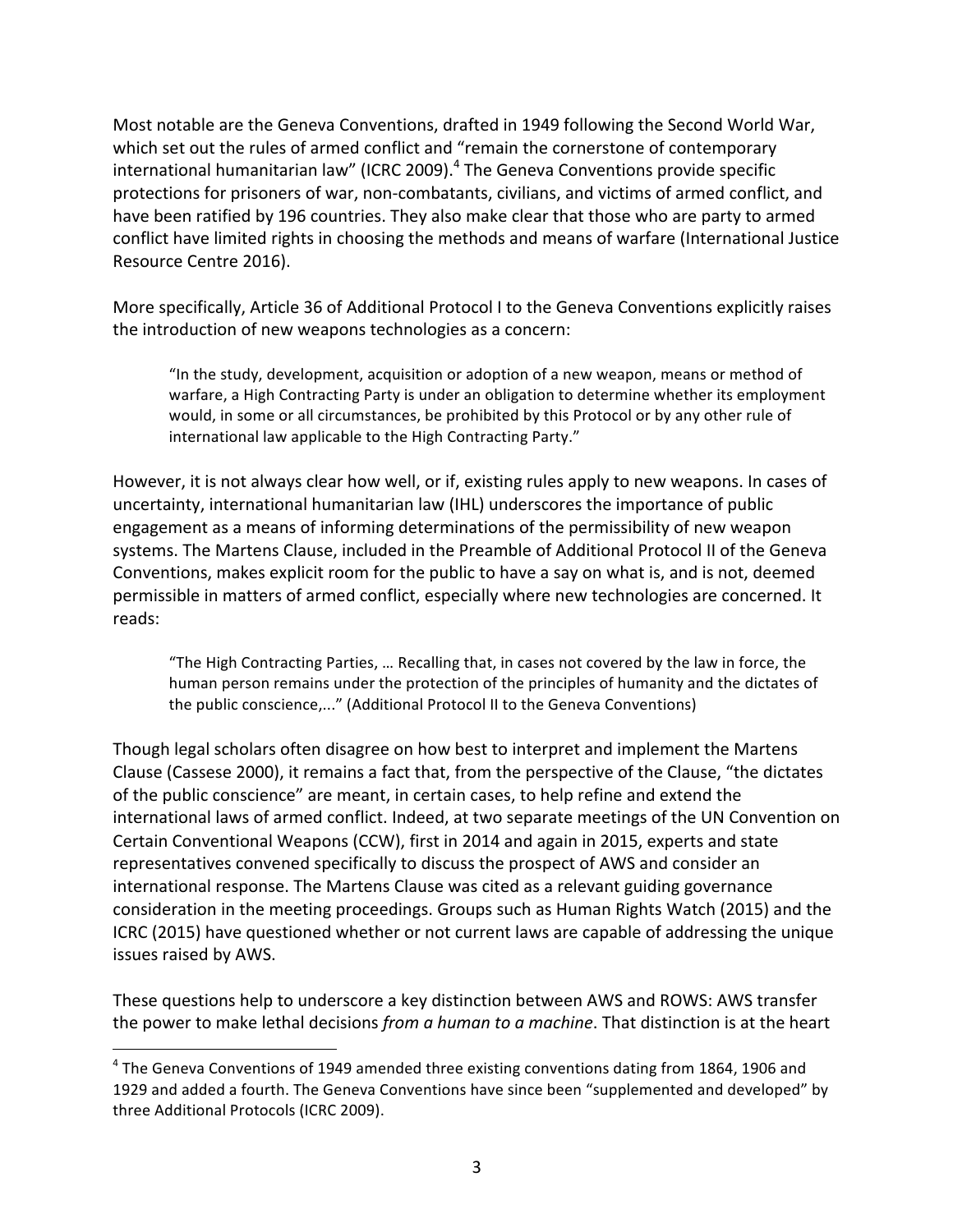of the controversy surrounding AWS. Discussions at the UN CCW on AWS have focused on the importance of maintaining "meaningful human control" over decisions to use lethal force. But it is difficult to define meaningful human control (Article 36 2015; Horowitz & Scharre 2015). For example, meaningful human control could be interpreted as a design requirement just to make the weapon system meet the requirements of existing IHL, or it could form an additional requirement for a weapon system even if that weapon system could conform to IHL (Horowitz & Scharre 2015). Furthermore, the process of automating decisions to fire at a target involves progressively automating a number of different functions over time. It might not be entirely clear when a particular automation technology has become so automated that it has "crossed the line" from meaningful human control, into an ethically impermissible territory (Millar 2015). The Martens Clause seems particularly useful here, since, if meaningful human control is an important guiding concept in the ethics of AWS, and if the Martens Clause applies to the AWS debate (as we have argued it does), then meaningful human control is bound to the public conscience. Thus, we argue that the challenging task of defining meaningful human control can, and should, be informed by, and aligned with, the public conscience.

We assert that the prospect of AWS is a case that fits the purpose of the Martens Clause. Public engagement is one way to support the requirements set out in the Clause, and to gain traction on the permissibility of AWS.

## **Two kinds of questions about technology**

Public opinion polling can help achieve the task set out in the Martens Clause by helping us to better understand the public conscience on the permissibility of new weapons technologies. However, as with any survey, the questions must be designed to probe participants' opinion on the heart of the matter. Here, rather than reiterating best practices from survey design literature, we highlight some of the pitfalls specific to the discussion of ROWS/AWS issues. In the ROWS/AWS debate, we assert that questions that contain reference to specific applications can mislead participants. Rather, questions must be designed to reveal changes to the public's response with respect to the *nature* of the technologies in question.

Consider the following two questions:

- (A) Should your government develop and use autonomous weapon systems?
- (B) Should your government develop and use autonomous weapon systems to guard against terrorism?

Question (A) is a question about the *nature* of AWS; it is an *application-neutral* question. In order to answer it in a way that would satisfy the researcher's intent, one would need to have specific knowledge about AWS, perhaps about specific features unique to the technology, or about how those unique features compare to, say, unique features of other types of weapons. As such, a survey posing only question (A) to participants might require a preamble containing a (somewhat) substantive description of AWS, or it would run the risk of confusing participants and generating relatively uninformative data. Without a preamble to inform participants about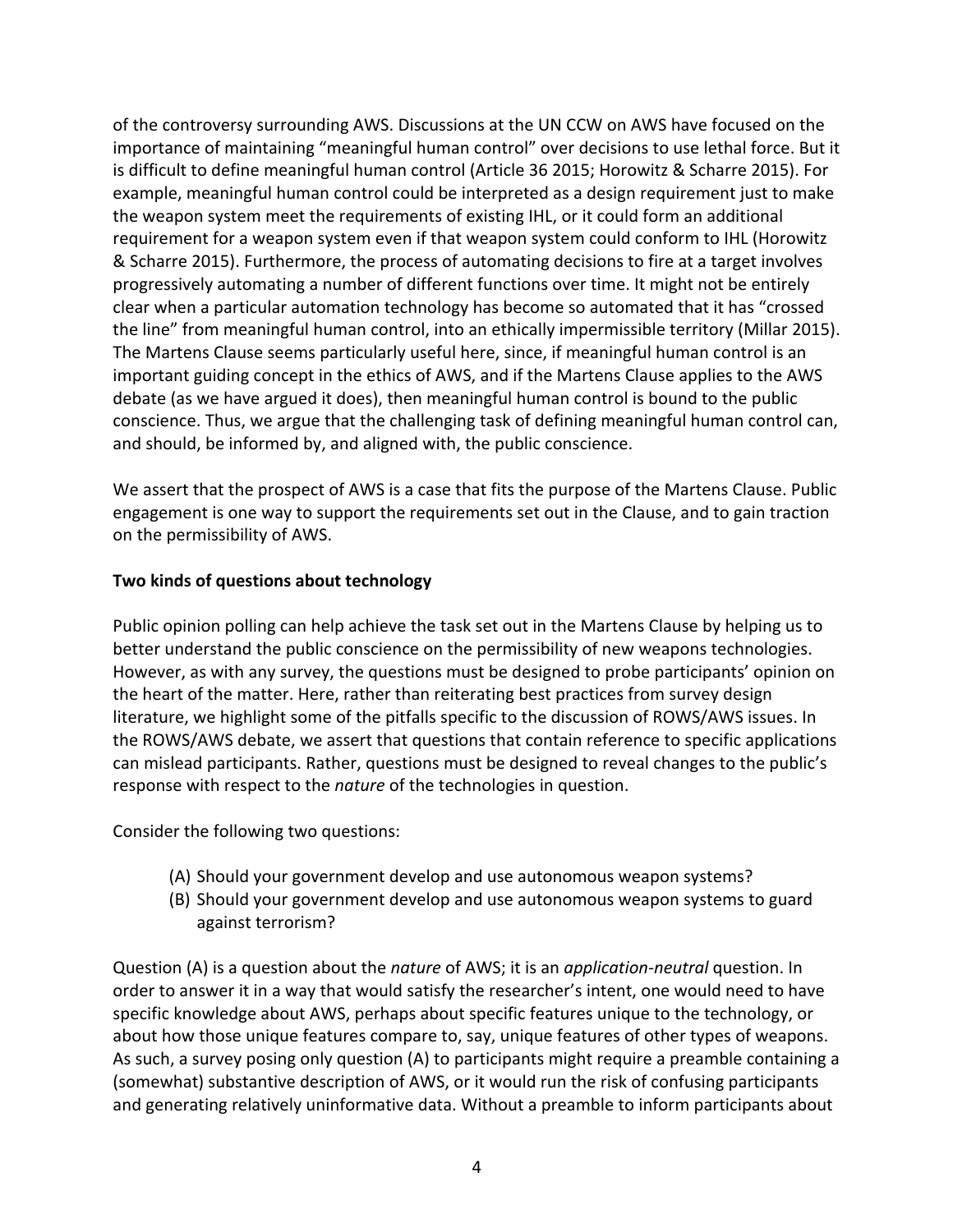the nature of AWS, questions like (A) could be said to occur "in a vacuum" (Horowitz 2015, 3), biasing results by causing participants to recall popular images of so-called *killer robots*, such as the *Terminator*, an effect we call Terminator Bias<sup>5</sup>, when answering survey questions.

Question (B) is an *application-specific* question: it can be meaningfully answered without any particular knowledge of AWS. It is a question about a particular *application* for which AWS could potentially be used. In contrast to question (A), a survey posing only question (B) could rely only on the assumption that participants have an opinion on guarding against terrorism. This is because the application could do the heavy lifting in cases where participants know nothing at all about nature of the underlying technology. To illustrate this point, consider the following question:

(C) Should your government develop and use phased cyclotrons to guard against terrorism?

Depending on how committed one is to guarding against terrorism, the use of phased cyclotrons can be rendered irrelevant in answering the question. Indeed, knowing nothing about phased cyclotrons might effectively increase a participant's focus on the application, exacerbating the problem.

Asking questions (A) and (B) in a survey, in order to create context (Horowitz 2015) and avoid Terminator Bias, could backfire. This is so first, because it is not clear whether (B) creates meaningful context or a problematic, application-specific distraction in the participant and, second, because the use of (B) to create context could lead researchers away from providing a meaningful description of the nature of a technology.

Now consider a fourth question:

 

(D) Should your government develop and use autonomous weapon systems to kill known terrorists' family members?

(D) focuses participants on an application that is both illegal and (we assume) broadly considered ethically impermissible, rendering it subject to social desirability bias $^6$ . A survey posing only questions (B) and (D) illustrates a further problem with application-specific questions. If the goal is to inform a policy debate about the permissibility of AWS, differences in answers to  $(B)$  and  $(D)$  will help to inform debates about particular AWS applications, but might reveal little about participants' views on the permissibility of AWS.

<sup>&</sup>lt;sup>5</sup> Media references to *The Terminator* are so prevalent in reporting on this issue that we feel it's worth coining the phrase. See, for example, (see Gibbs 2015; Brant 2016; McDonald 2016, and countless more).

<sup>&</sup>lt;sup>6</sup> Social desirability bias refers to people's tendency to answer survey questions Paulhus, D.L. (1991).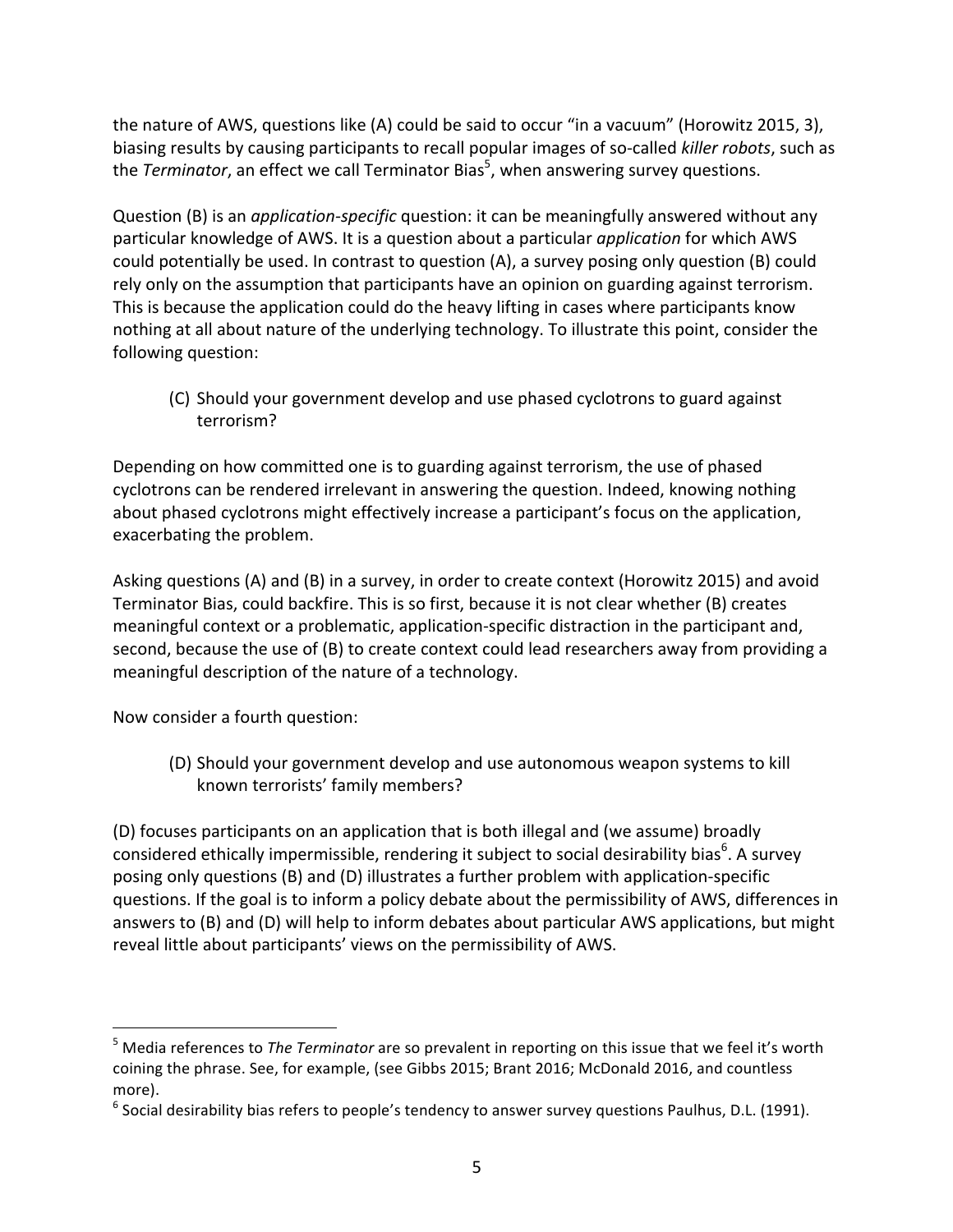Pairing application-specific questions featuring different technologies may seem like a useful strategy to isolate a variable, but does not offer a satisfactory solution. This point is illustrated by considering a survey containing only questions  $(B)$  and  $(C)$ . As with stand-alone questions focused on a particular application, depending on a survey participant's reaction to the application—in this case guarding against terrorism—the survey results might not reveal anything informative about the development and use of phased cyclotrons or AWS. For example, participants might recognize that different technologies are featured in (B) and (C) yet answer both questions the same way because of the questions' heavy reliance on the application context, or they might feel the need to respond differently just because they are two different questions.

Not all application-specific questions distract from the nature of a technology. Applications that are unique, or paradigmatic, of a particular technology can help to distinguish those technologies from other technologies. For example, AWS can be used to find and kill targets without direct human intervention. Focusing a question on an application that is unique to a particular technology could help to uncover opinions on the distinguishing characteristics of that technology. As we have argued, focusing on applications that are common to a number of technologies or methods of waging war, for example, guarding against terrorism, or keeping troops out of harm's way, make drawing conclusions about the permissibility of AWS difficult. Thus, we should distinguish between *technology-specific* applications (i.e. those applications that are unique to a particular class of technologies), and *technology-neutral* applications (i.e. those applications that many different classes of technologies could be put to) when thinking about study design.

## **Moral psychological biasing effects**

Different study designs can trigger different, complex, psychological responses in participants. In this section, we focus on two possible *moral* psychological biasing effects that seem particularly relevant in the context of studies on ROWS and AWS: inducing moral emotional responses and anthropomorphic framings. We review some of the moral psychology literature to set up considerations that should be taken into account when polling publics on the development and use of new weapons.

Any bias introduced by moral emotional responses, as opposed to emotional responses generally, could be particularly troublesome in surveys intended to gauge the "public conscience", precisely because the public conscience is a measure of moral judgment. Measuring the public conscience is all about eliciting moral judgments: are ROWS or AWS *morally permissible*?

However, the link between moral psychology and public polling in the context of weapon systems is relatively new and, understandably, underdeveloped. Our goal in this section is merely to describe some moral psychological effects that we have reason to believe could introduce bias in polling results with the understanding that measuring the effects, and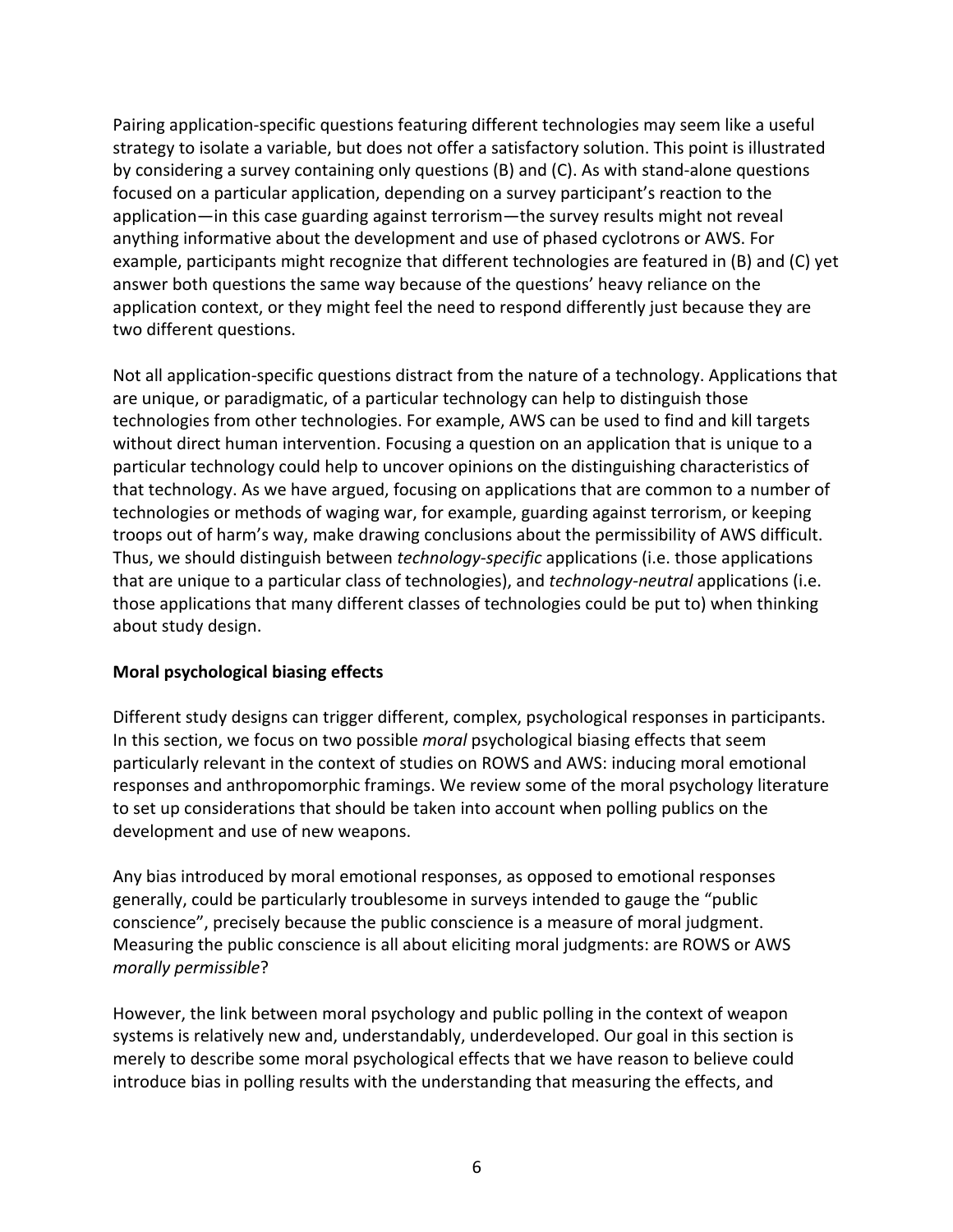identifying workable solutions to counteract, or mitigate, such biases, would require more research.

# *Moral Emotional Priming*

Anger is a moral emotion. It is associated with, and often accompanies judgments of *right* and *wrong*. Other moral emotions include shame, disgust and guilt (Haidt 2013, Prinz & Nichols 2010). Perhaps not surprisingly, experiencing these moral emotions tends to affect the quality of our moral judgments.

When we experience anger, for example, the characteristic response is to seek revenge or retribution (Prinz & Nichols 2010). The psychological profile of anger is something like this: Amy witnesses an autonomy violation (i.e. a harm or injustice) that results in an attribution of blame. For example, when watching a news story about Bob harming Chris, Amy blames Bob for the harm. Amy then feels angry at Bob for harming Chris. The result is that Amy wants to see Bob punished for harming Chris (Prinz & Nichols 2010).

A study conducted by Lerner et al. (1998) illustrates this effect. Researchers induced anger in one group of subjects by showing them a video clip in which a bully "humiliates and beats up a teenager" (Lerner et al. 1998, 566). Another group of subjects was shown a video depicting abstract figures, known to elicit no emotional response. Subjects in both groups were then shown another video in which a person's negligence led to an injury. Subjects were asked how harshly the negligent person should be punished. Subjects who were *primed* in the anger response group were more punitive in their judgments than those in the emotion-neutral group. Similar anger responses can be evoked merely by asking people to recall an event in which they were treated unjustly (Mikula 1986).

Moral emotional priming effects can result when moral emotions other than anger are elicited. In another study that used disgust as the moral emotional variable, two groups of participants were shown videos depicting moral transgressions (e.g. harms), and were then asked to judge the transgressions they had just witnessed. Participants sitting at a dirty table while watching the videotapes judged the transgressions more harshly than participants sitting at clean tables (Schnall et al. 2008).

Thus, eliciting moral emotional responses in a design setup can have a noticeable biasing effect on participants' moral judgments. The effect is often subtle and intuitive, as demonstrated in the above studies, though statistically significant. That is, the participant need not be aware of the emotional response for it to have an effect.

Moral psychological research suggests, therefore, that we must be aware of moral emotional priming in study design. Application-specific questions that prime participants to think about things that make them angry or disgusted could bias answers by inducing the corresponding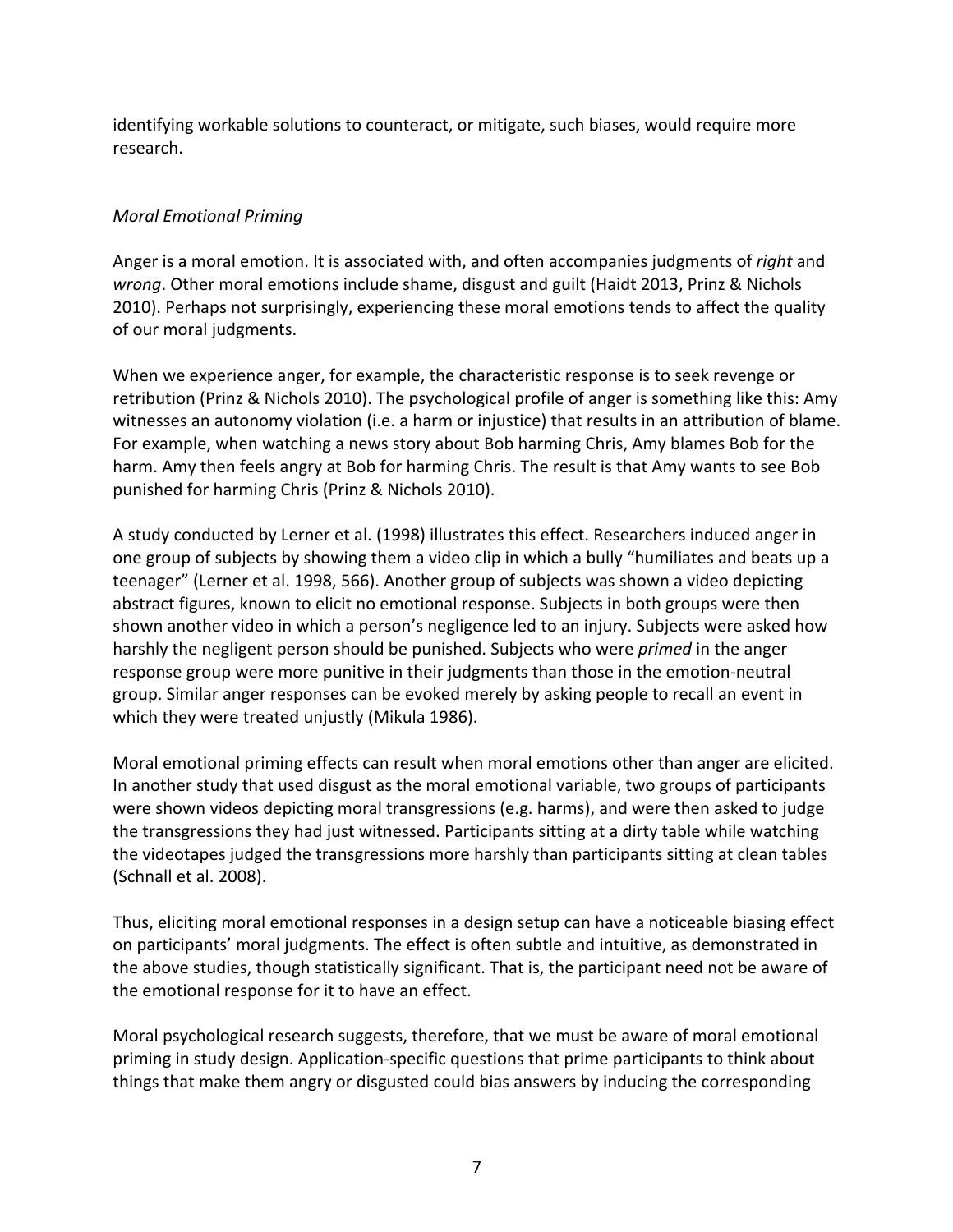emotional response in the participant: in the case of anger, the participant could form a desire for revenge or retribution (Prinz & Nichols 2010).

This relates to a common bias that may be at work in polling people about ROWS and AWS. For example, a question mentioning terrorism or specific people considered "enemies", such as question (B) above, could induce an anger or disgust response. The effects could bias answers toward developing and using those weapons as a means of retribution, regardless of the kind of weapon in question. This could also be true of questions focused on saving solders' lives, or protecting them from threats. Participants who experience an anger response to the thought of "friendly" soldiers dying at the hands of enemy soldiers or foreign nationals could be similarly biased towards developing and using whatever weapon might prevent what they might perceive as an "unjust" state of affairs.

#### *Anthropomorphic Framings*

We have known for some time now that humans have a strong tendency to anthropomorphize robots (Johansson 1973; Weizenbaum 1976; Duffy 2003; Bartneck et al. 2007; Kahn et al. 2011; 2012; Darling 2015). That means we tend to attribute human-like properties to non-human entities in the world. We'll say, for example, that when the little colour pinwheel on our computer screen is spinning, our computer is "thinking", or that when two objects move close or follow each other's motion that they are attracted to one another, or that when a computergenerated opponent in a video game shoots at us "he is trying to kill me". Strictly speaking, the computer is not thinking, nor does the computer-generated opponent "want" anything at all. Yet, this psychological tendency is now well demonstrated.

Kahn et al. (2012) invited participants to interact with a *social robot* named Robovie, in order to determine to what extent people would anthropomorphize and attribute moral blame to Robovie. Participants' interactions with Robovie started with a long conversation, during which Robovie asked questions, paid compliments and attempted jokes. This long interaction was intended to *frame* Robovie as a social entity—it was an anthropomorphic framing in which Robovies was presented as having human-like social abilities. Ultimately, each interaction led to a situation in which Robovie *mistakenly* denied each participant a \$20 "prize" that they were promised. Researchers debriefed participants in order to assess their anthropomorphic responses to Robovie. All participants interacted socially with Robovie (e.g. answered questions, responding to requests, etc.), and though they held Robovie less responsible than humans for being denied the prize, participants held Robovie more accountable than a vending machine (Kahn et al. 2012). When asked if Robovie was conscious, 50% answered "yes", 73% indicated they believed Robovie could think, and 63% thought Robovie could be trusted (Kahn et al. 2012, 37).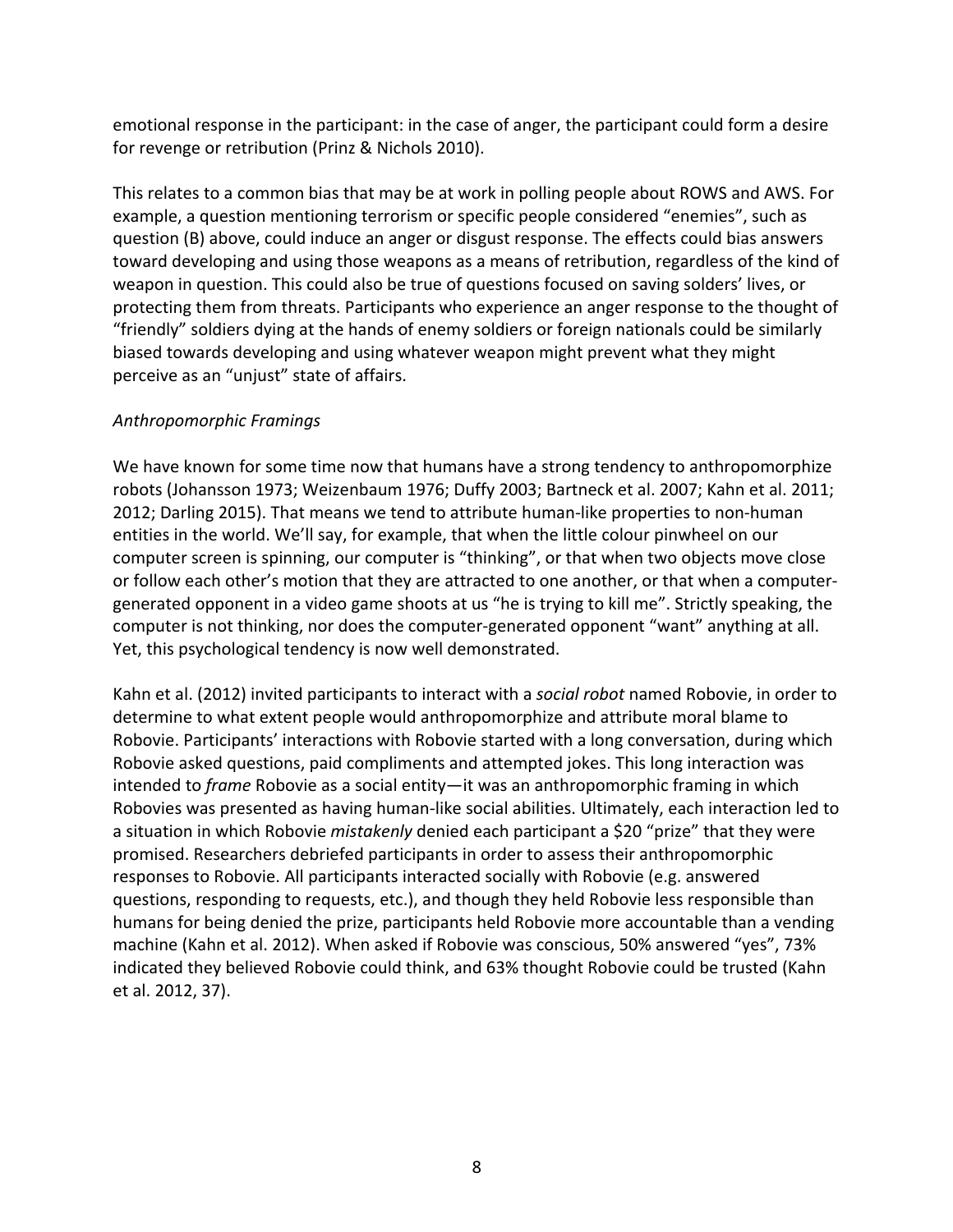In another experiment involving a social robot, Bartneck et al. (2007) teamed each participant up with a robot to play a game of Mastermind.<sup>7</sup> The researchers varied the robot's perceived level of intelligence by varying the quality of its gameplay suggestions: the "smart" version of the robot made good suggestions to its human partner (the participant), while the "stupid" version made unsuccessful suggestions (Bartneck et al. 2007, 218). The researchers also varied the robot's agreeableness, that is, the "agreeable" version of the robot was patient and polite to its human partner (the participant), while the "non agreeable" version insisted that it was its turn. After the game of Mastermind, the researchers asked the participant to turn the robot off, at which point the robot began begging to be left on. Participants paired with the "agreeable" and "smart" robot hesitated significantly longer when asked to turn the robot off compared to those participants paired with the "stupid" and "non agreeable" robot. Bartneck et al. (2007, 221) conclude that intelligent robots are "perceived to be more alive".

Darling (2015) conducted a similar study. The study involved three separate groups of participants. For each group Darling asked participants to observe a small bug-like robot moving about, then crush it with a mallet, and she measured their hesitation prior to doing so. Each group was introduced to the little robots with a different framing narrative. One group of participants, the non-framing condition, received no framing. However, the other two groups were both subject to anthropomorphic framing during their introduction to the robots, that is, they were told a story about the little robots. For one of those groups of participants Darling framed the introduction using a "personified backstory" in which the robot has a name, "lives in the lab", "likes to play", and so on. With the other group Darling framed the introduction to the robot using a "non-personified" framing, but one that "lent itself to anthropomorphic projection", in which the robot "gets around but doesn't go too far. Last week, though, it got out of the building". Participants in the anthropomorphic framing condition hesitated prior to striking the robots significantly longer than those in the non-framing condition. According to Darling, the longer the hesitation, the more emotionally engaged the participant. Darling (2015) concludes that subjecting participants to anthropomorphic framing conditions increases their empathetic response to robots.

These studies have direct implications for the design of studies involving ROWS and AWS. Questions that cast robots in social roles, such as *guardians*, *protectors*, *ethical agents* or decision-makers, could inadvertently induce empathetic, or other anthropomorphic, responses in participants. For example, (B), which mentions *quarding* against terrorism, could have an anthropomorphic framing effect by casting the robot as guardian, and could therefore cause participants to feel sympathy toward the robot, thus biasing their responses. This effect could also be triggered in a survey containing questions both about deploying soldiers to accomplish a task, and deploying robots to accomplish similar tasks. Questions about soldiers could inadvertently have anthropomorphic framing effects that spill over into participants' reactions to questions about robots—participants might imagine robots as soldiers in such cases.

 $<sup>7</sup>$  Mastermind is a game that involves on player trying to guess the correct sequence of coloured "pegs"</sup> that has been arranged by the opponent (see https://en.wikipedia.org/wiki/Mastermind\_(board\_game)).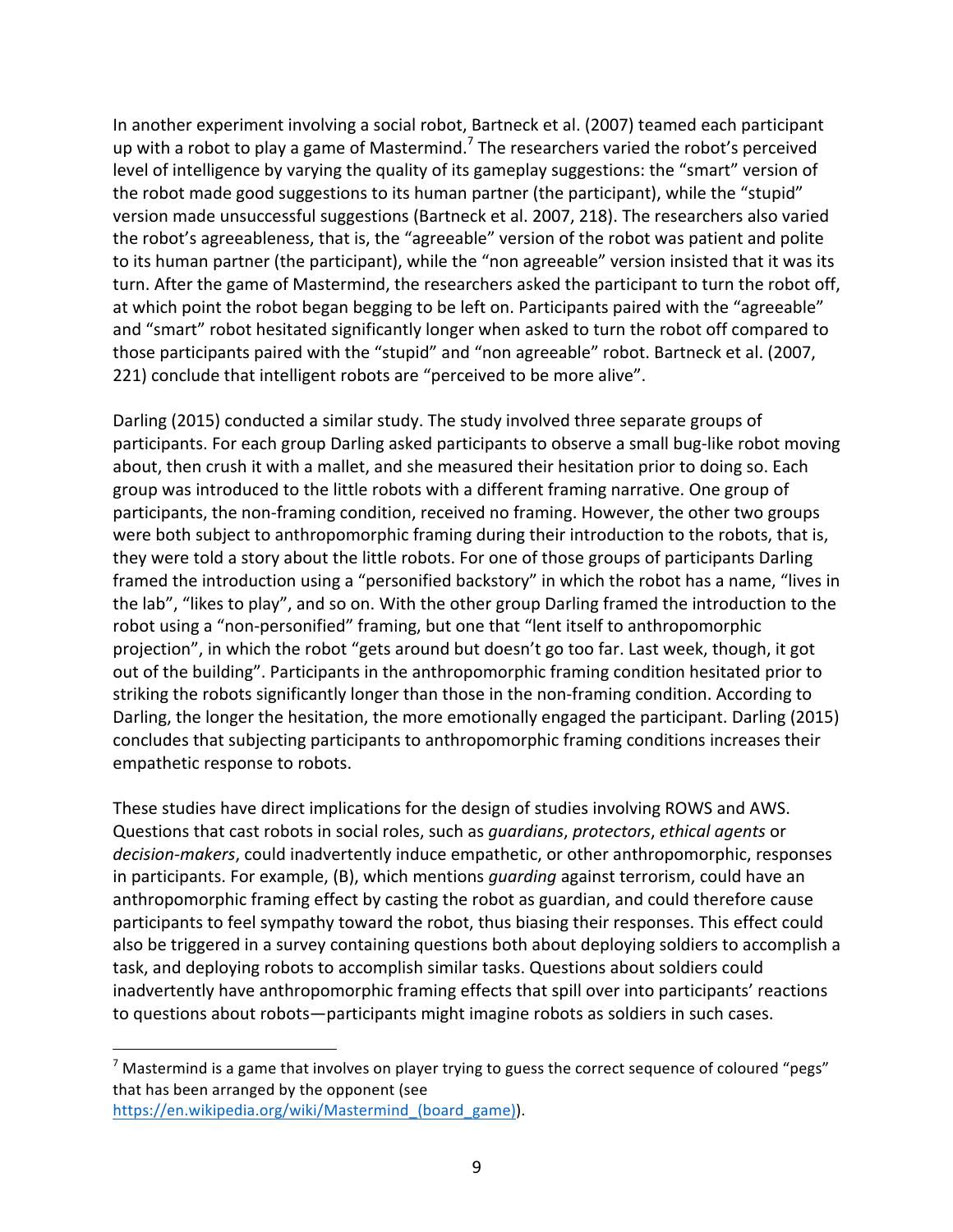Empirical evidence from moral psychology and human-robot interaction, like that mentioned here, is relevant to study design involving military robots. However, more work is required to confirm whether or not biasing effects are significant or problematic in practice, how biases are introduced into poll responses, and how we might control for problematic biasing effects.

#### **Existing surveys on ROWS and AWS**<sup>8</sup>

Overall, few public opinion polls have been conducted to gauge support for ROWS or AWS. In this section, we examine existing surveys through the lens of the above discussion on application-specific and application-neutral questions, and moral psychological biasing effects. Our goal here is to survey the kinds of questions that have been used in public engagement polls, and comment on potential biasing effects that might be present as a result of study design.

#### *Washington Post-ABC News Poll (2012):*

 

In a large survey conducted in 2012, the Washington Post and ABC News (WP-ABC) posed two questions related to the use of "drones" (in this case ROWS) for killing foreign terrorist suspects, and American terrorist suspect living abroad. They asked participants to indicate their level of approval of "The use of unmanned 'drone' aircraft against terrorist suspects overseas." In a follow up question directed at participants who approved of the use of drones for such strikes, they asked "What if those suspected terrorists are American citizens living in other countries? In that case do you approve or disapprove of the use of drones?"

Both of these questions are application-specific and the applications mentioned in them are technology-neutral. As such, these questions might not provide any useful information about the use of drones specifically, since one could answer the question by relying only on an opinion about killing foreign terrorist suspects—the fact that the question mentions drones as the weapon of choice could fade into the background. Similarly, one could answer the followup question based only on an opinion about killing American citizens who are also terrorist suspects living overseas, regardless of the weapon of choice.

The Washington Post – ABC questions also seem to prime participants along moral emotional lines. Both questions mention "terrorists", which seems to run the risk of inducing anger or disgust responses.

Whether or not these biasing effects actually played a significant role in the results is an open question. What is clear, however, is that the Washington Post interpreted the results as revealing something specifically about Americans' opinion on the *nature* of drone technology:

 $8$  Note: When reviewing each survey we focus only on those questions and aspect of the surveys that contained reference to ROWS or AWS, or were directly related, and ignore demographic questions or other questions not directly addressing ROWS and AWS.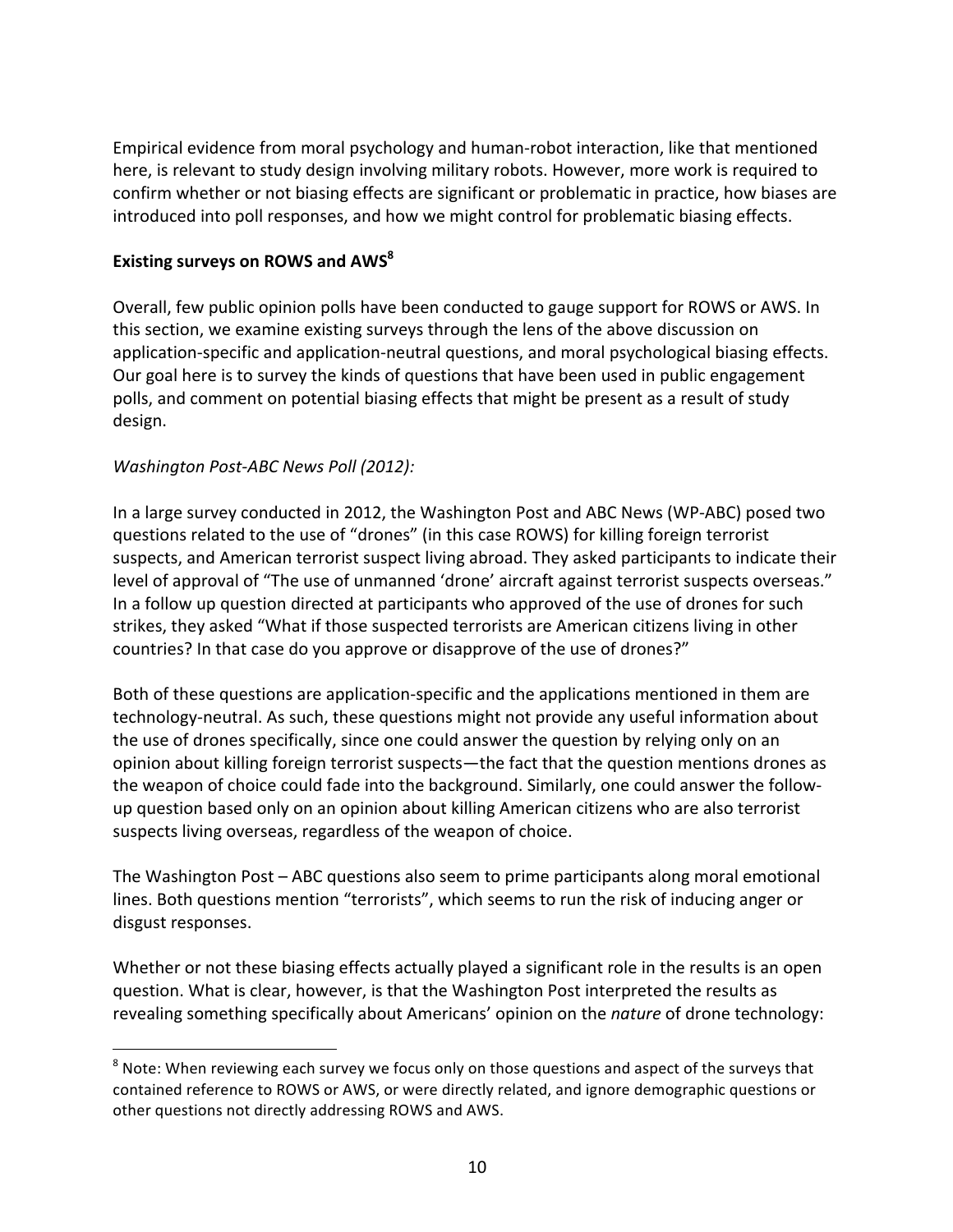the title of the report was, "The American Public Loves Drones" (Cillizza 2013). We think their conclusion is a misinterpretation of the data. The article might more accurately have been titled, "The American Public Loves Eliminating Terrorist Suspects Living Abroad."

# *PublicMind*

As part of a PublicMind (2013) survey, Woolley and Jenkins asked participants four questions intended to gauge their opinion on using "drones" (in this case ROWS) to attack foreign nationals and American citizens living abroad, who have been deemed a threat to the US. The survey is therefore application-specific, as it is about a very specific use of drones that could be accomplished by other means. Here are the questions:

- 1. You probably know that the United States uses remotely controlled aircraft called "drones" to spy on and sometimes attack people and other kinds of targets around the world. How much have you heard or read about these drones?
- 2. To the best of your knowledge, can the U.S. target U.S. citizens living in other countries with drones, or is that illegal?
- 3. In general, do you approve or disapprove of the U.S. Military using drones to carry out attacks abroad on people and other targets deemed a threat to the U.S.?
- 4. In general, do you approve or disapprove of the C.I.A. using drones to carry out attacks abroad on people and other targets deemed a threat to the U.S.?

Questions (2)-(4) provide the most information about participants' opinions on the use of drones for attacking individuals. Though questions (3) and (4) are application-specific, they seem to be designed to minimize any moral emotional priming. "People and other targets deemed a threat to the US" is a relatively emotionally neutral language, compared to the Washington Post survey's use of "terrorist suspects". This could have the effect of controlling for bias induced by the nature of the application. It could also have the effect of underscoring the role that drones are playing in the survey, that is, it could help participants focus on the use of drones as the means to carry out the application.

At the same time, questions  $(2)-(4)$  could potentially be answered without much knowledge of drones, owing to their application-specific, and technology-neutral, nature.

Question (1) assesses participants' knowledge of the technology, and could also have the effect of helping researchers understand how emotionally primed the participants are, thus controlling for bias. For example, if a participant has read or heard a lot about drones, and most popular media accounts of drones involve emotionally engaging language, researchers might assume something about that participant's emotional reaction to drones in general. However, a better way of controlling for bias could be to measure their level of emotional engagement while thinking about drones. Of course, this would likely complicate the experimental set-up, making it difficult or costly to carry out.

## *Pew Research Center*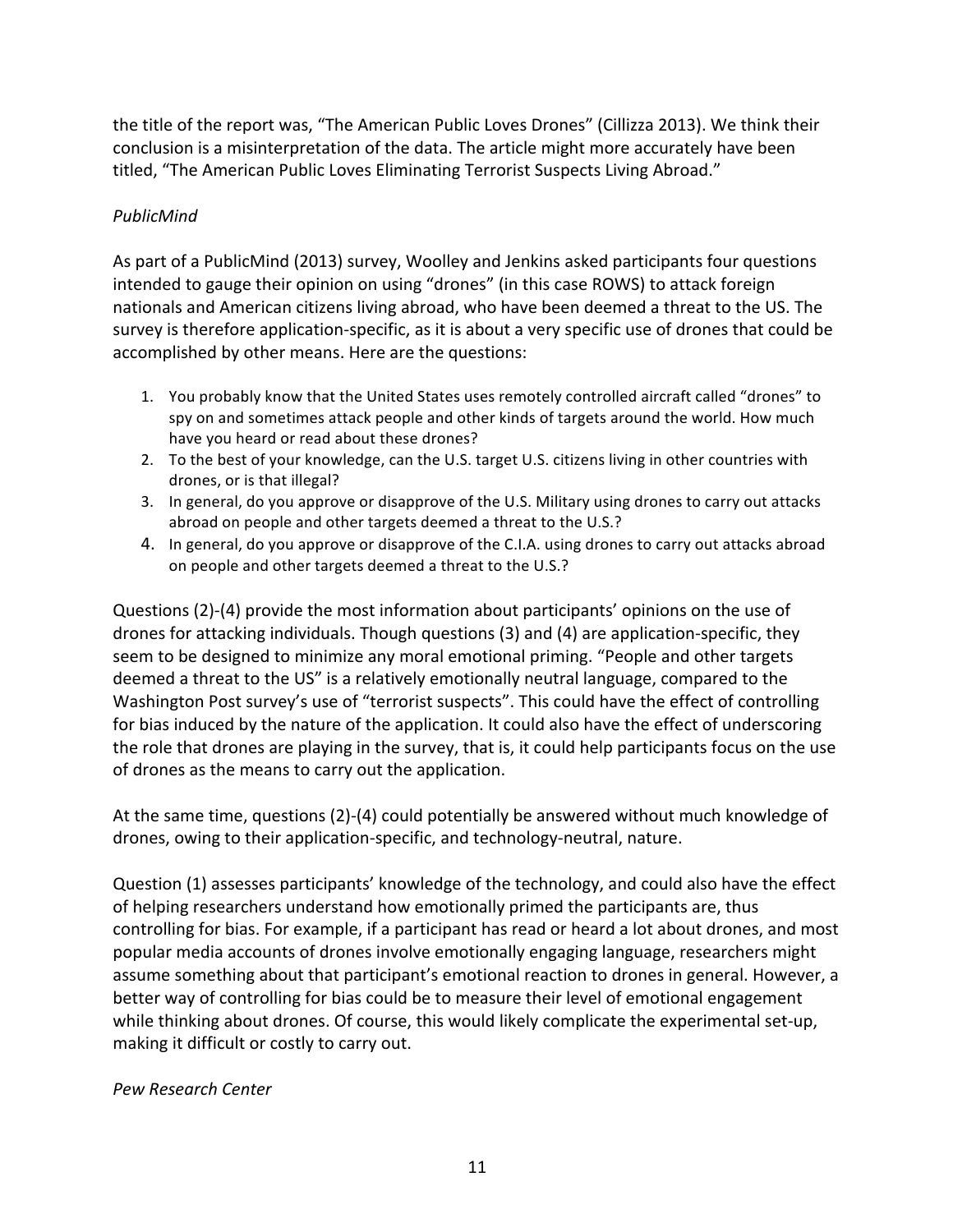In 2013, the Pew Research Center posed the following question about "drones" (in this case ROWS) to participants in twenty countries:

1. Do you approve or disapprove of the United States conducting missile strikes from pilotless aircraft called drones to target extremists in countries such as Pakistan, Yemen and Somalia?

This question is highly application-specific and technology-neutral, and we can predict that it also induces moral emotional responses, and anthropomorphic framing effects, in participants because of the specific mention of the US as attacker, and of extremists as targets. In this question, the specific use of drones in carrying out the objective could quickly fade into the background. We suspect it reveals less about public opinion on ROWS, and much more about people's sympathies towards US foreign policy and "extremists in countries such as Pakistan, Yemen and Somalia".

## *Huffington Post – YouGov Polls*

Two separate Huffington Post/YouGov Omnibus surveys were administered in early 2013 in order to gauge public opinion on the use of "drones" (in this case ROWS). The questions read as follows (Swanson 2013):

YouGov Omnibus Poll, Jan 10-11 2013:

- 1. Do you approve or disapprove of the Obama administration using drones to kill high-level terrorism suspects overseas?
- 2. Do you approve or disapprove of the Obama administration using drones to kill high-level terrorism suspects overseas, even if those suspects are American citizens?

YouGov Omnibus Poll, Feb 6-7 2013:

- 1. Do you approve or disapprove of the Obama administration using drones to kill high-level terrorism suspects overseas?
- 2. Do you approve or disapprove of the Obama administration using drones to kill high-level terrorism suspects overseas, even if those suspects are American citizens?
- 3. Do you approve or disapprove of the Obama administration using drones to kill high-level terrorism suspects overseas, even if innocent civilians may also be killed?
- 4. Which comes closest to your opinion about who should be permitted to order drone strikes against suspected terrorists who are US citizens?
- 5. Who do you think should be responsible for setting the rules for when the CIA or U.S. military may use drone strikes on American citizens suspected of being terrorists?

Both of these polls use application-specific, technology-neutral, questions with language that likely induces moral emotional responses in participants. We suspect these surveys contribute little to the debate on ROWS v. AWS (see the above analyses on the Washington Post, Public Mind and Pew Research Center surveys for more detail).

*Charli Carpenter*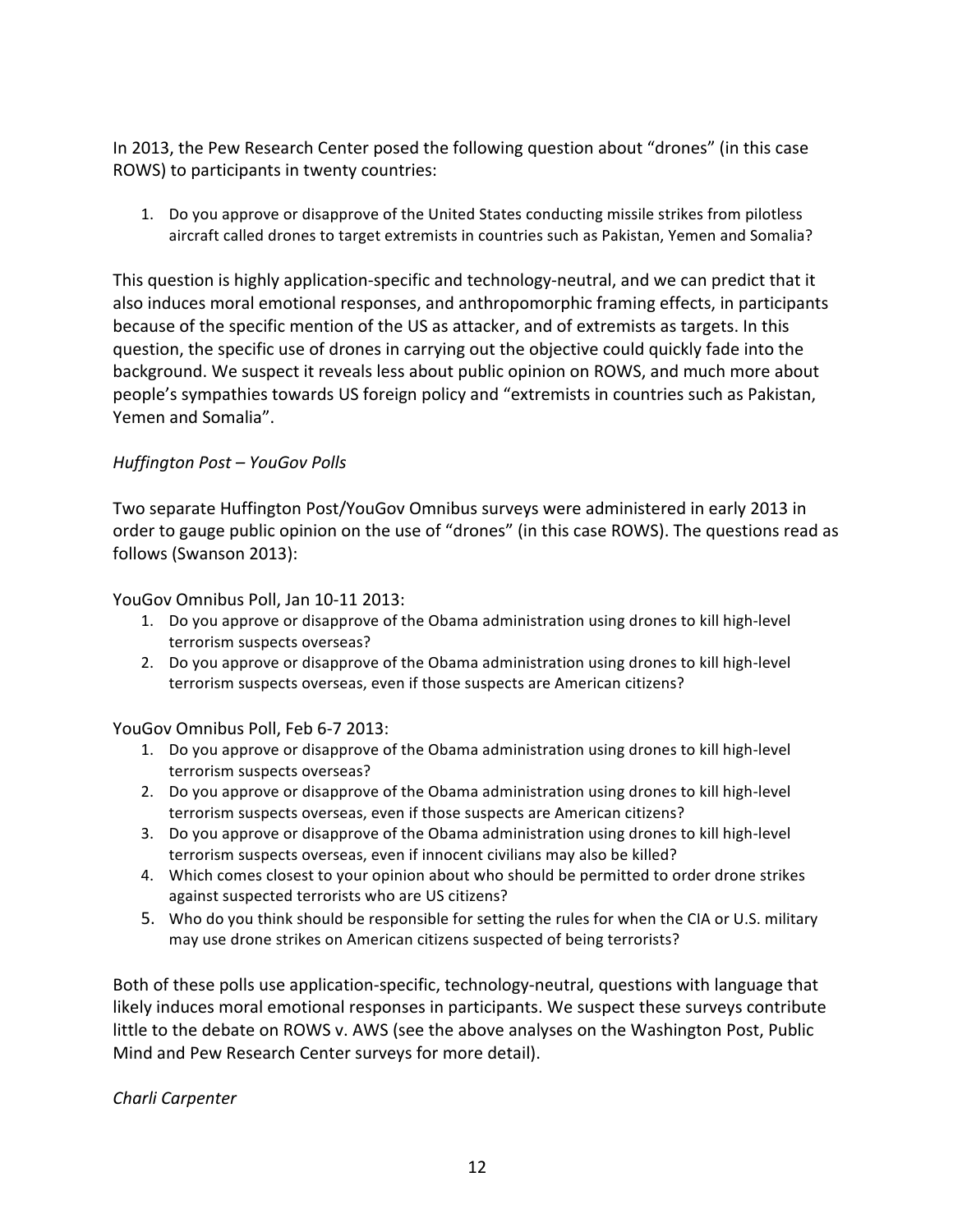As part of a different YouGov Omnibus survey, Charli Carpenter (2013, 2014) posed a series of questions to try to gauge differences in opinion between ROWS and AWS. Carpenter was explicitly interested in using her study to help satisfy the requirements set out in the Martens Clause. She posed the following two questions:

- 1. Drones are remotely piloted by a human controller, but several nations are developing robotic weapons that can independently make targeting and firing decisions without a human in the loop. How do you feel about the trend toward using completely autonomous [robotic weapons/lethal robots] in war?
- 2. Some non-profit citizen groups have launched [a campaign to ban the use of fully autonomous weapons / the Campaign to Stop Killer Robots], which seeks a global treaty requiring human involvement in all decisions to take human life. To what extent would you support or oppose such a campaign?

Carpenter randomly varied the language in both questions, to create two treatment groups. One group was presented with a version of the questions containing the "robotic weapons/fully autonomous weapons" wording pair, while the other group responded to a version of the questions containing the "lethal robots/killer robots" wording pair. These variations were meant to test if participants had a different response based on the nature of the robot descriptions being used. This study design choice is useful in its ability to expose biases that might be introduced due to anthropomorphic framing (casting the robot as "killer"), and moral emotional priming (a moral aversion to "killing"). However, the difference in wording had no effect on the results. We interpret this finding as an indication that there were likely no significant differences in moral emotional responses between treatment groups. Perhaps this finding is not too surprising, since the word "killer" is buried in the larger phrase "The Campaign to Stop Killer Robots," and the word "lethal" can be used in morally neutral contexts (e.g. "the lethal dose of substance x is...").

Question (1) is application-neutral and, as such, it contains a preamble to explain the technology to participants. As discussed above in relation to (A), questions that are applicationneutral cannot be answered adequately unless the participant has an understanding of the technology in question, hence the need for a preamble, albeit a short one in this case.

Aside from the variations in wording between treatment groups, there are no obvious moral psychological biasing worries raised by the wording of  $(1)$  or  $(2)$ . We consider this survey well designed and useful in the context of the debate over ROWS and AWS, at least insofar as it avoids application-specific, technology-specific language, and also avoids any obvious moral psychological biasing traps.

## *Michael C Horowitz*

In two separate but related public opinion surveys conducted in 2015, Horowitz (2016a,b) claims to have improved on Carpenter's study, which he criticizes for asking questions about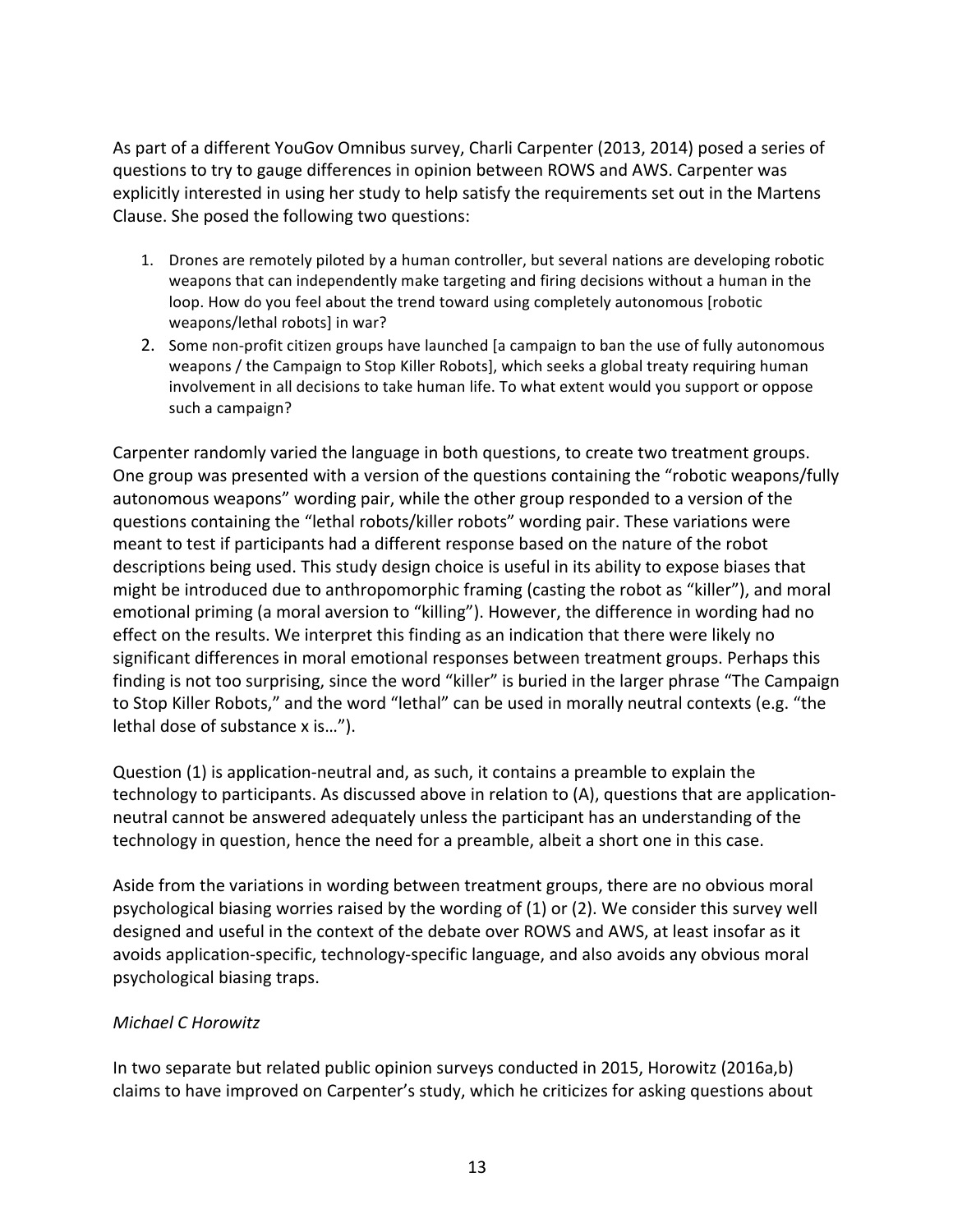AWS "in a vacuum". His argument is, first, that asking questions about ROWS or AWS directly "makes it hard to distinguish support or opposition to weapons in general from autonomous weapons in particular" (Horowitz 2016a, 4). Furthermore, asking questions about AWS without reference to "particular scenarios and contexts for usage and/or development", he says, might induce Terminator Bias, since participants might imagine "*The Terminator*, *The Matrix*, or other portrayals in the media" when responding (Horowitz 2016a, 4). Questions in a vacuum, he concludes, are good for establishing a baseline, but you need to introduce particular use scenarios (applications) in order to overcome these weaknesses.

In his studies he asked a baseline question similar to Carpenter's:

1. **Baseline Condition:** Drones are remotely piloted by a human controller, but autonomous weapon systems are robotic systems that, once activated, can independently make targeting and firing decisions without a human in the loop. Would you approve or disapprove of the United States developing autonomous weapon systems?

Question (1) is a slight variation on Carpenter's question (see above), subject to a similar analysis.

However, he immediately follows with several questions, each one introducing particular scenarios. For example, he poses the following additional question, which he calls the "Protect + More Effective Condition" (Horowitz 2016a):

- 2. **Protect + More Effective Condition:** Drones are remotely piloted by a human controller, but autonomous weapon systems are robotic systems that, once activated, can independently make targeting and firing decisions without a human in the loop. Would you approve or disapprove of the United States developing autonomous weapon systems if:
	- a. Autonomous weapon systems would be used to protect US military personnel on naval ships and military bases from attacks by foreign militaries and militant groups
	- b. Autonomous weapon systems would be more effective than other options at protecting US military personnel on naval ships and military bases from attack by foreign militaries and militant groups

Question (2)(a) is an application-specific, technology neutral question, subject to the same criticisms previously mentioned. It also casts the technology as "protector", making it susceptible to anthropomorphic framing effects, and subjecting it to criticisms already mentioned.

Question  $(2)(b)$  has the same features as  $(2)(a)$ , with the addition of a technology-specific feature: the AWS being more effective than all other weapon options. Carpenter (2016) criticizes Horowitz for the addition of this condition claiming it biases the study in favor of killer robots, since all of the conditions align with pros of AWS. Horowitz' (2016 b) first experiment of the two includes the following conditions: the one stated in  $(2)(b)$ ; an "Attack + More Effective Condition"; an "Attack + Not More Effective Condition"; and a "Protect + Not More Effective Condition". As Carpenter (2016) argues, an "objective 'contextual'" study would include many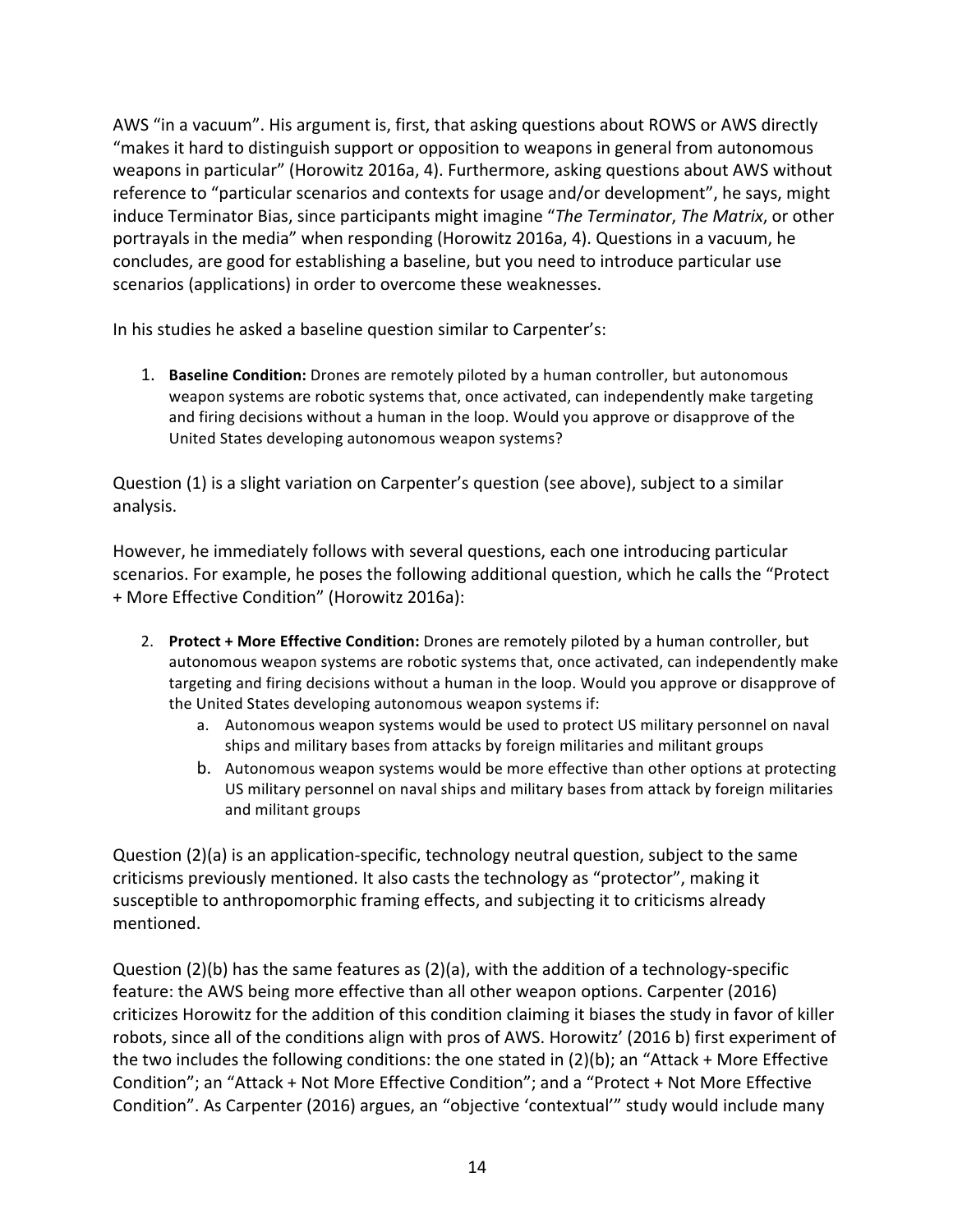more conditions, including scenarios that prime participants to think of the cons of the technology that have been widely discussed in the literature on banning AWS. Though a more balanced contextual study might have the effects Carpenter envisions, we feel that contextual studies are generally problematic from the start since they are susceptible to too many biasing effects, such as moral psychological biasing effects.

There is an important point worth mentioning here. Though we agree with Carpenter's assessment of the bias in Horowitz' choice of conditions, we do not think all of the features of his study conditions are as problematic as Carpenter claims. One technology-specific condition—AWS being more effective than all other military options—escapes some criticism. Recall that a technology-specific feature provides information that can focus the participant's attention on aspects of a technology not shared by other technologies. Stating that a technology is more effective than all other military options is a feature that distinguishes it from those other technologies, in a way that being "no more", or "less effective than all other military options" do not. Furthermore, stating that a technology is either "no more" or "less effective than all other military options" could help to focus participants on a feature that is morally relevant in the context of the Martens Clause: the kind of feature that has consequentialist relevance. However, more research is necessary to understand if the "no more" or "less effective" conditions would have this effect.

One important difference between Carpenter's and Horowitz' studies is the general research methods applied: Carpenter's (2013, 2014) study included a qualitative component in which she asked participants why they liked or disliked the idea of autonomous weapons, while Horowitz' was strictly quantitative. This is a significant difference that Carpenter mentions in her critique of Horowitz' work. A qualitative approach using open-ended questions allows participants to define the scenarios and contexts that are relevant to the moral discussion (Carpenter 2016). As such, Carpenter argues that a qualitative study design provides a more direct route to the public conscience, which is the heart of the Martens Clause.

#### *Moon, Danielson, and Van der Loos*

In contrast to the abovementioned poll and survey questions that are designed to collect quantitative metrics on the public perception of ROWS and AWS (with the noted exception of Carpenter 2013, 2014), there has been an effort to get a hybrid of quantitative and qualitative responses using a simple, yet unique survey platform. Moon, Danielson, and Van der Loos (Moon et al., 2012) conducted a study where the participants were provided with a preamble about a particular technology in question, followed by a question they could answer with a "Yes", "No", or "Neutral" response as well as a qualitative, text-based reasons for their response. The participants—instead of contributing reasons for their response—also had the option to vote for an existing response that other participants have contributed to the discussion. In a series of nine questions pertaining to various roboethics issues, the first and second questions concerned ROWS and AWS technologies respectively.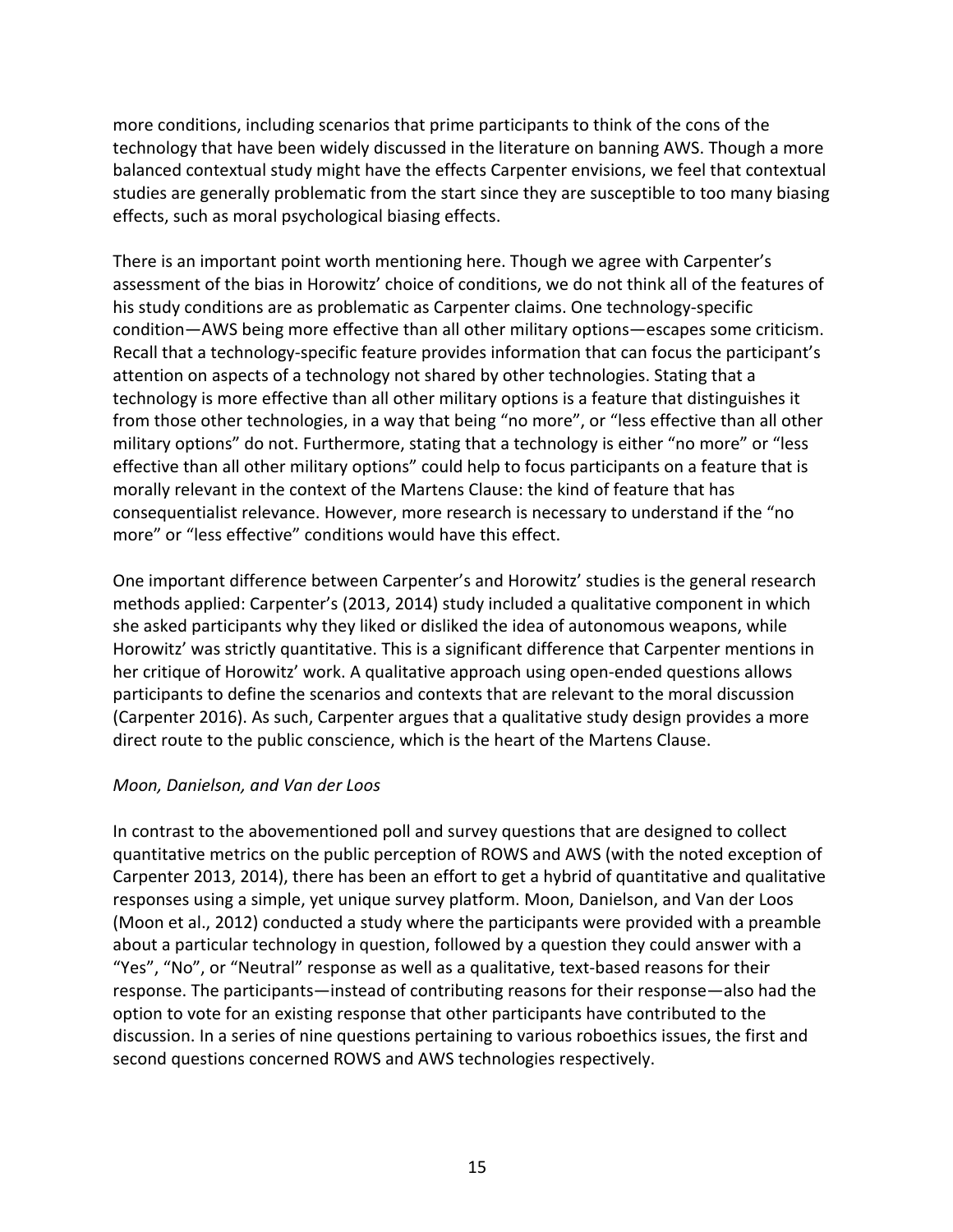The preamble given for both ROWS and AWS questions were from the same report (Lin et al. 2008). For the ROWS question, the preamble and the question read:

"The Predator is a remote controlled aerial robot. "These robots have dual applications: they can be used for reconnaissance without endangering human pilots, and they can carry missiles and other weapons. ... Predators are used extensively in Afghanistan. They can navigate autonomously toward targets specified by GPS coordinates, but a remote operator located in Nevada (or in Germany) makes the final decision to release the missiles.

Should remote controlled Predators be armed with lethal weapons in combat?"

Subsequently, the participants were given a quotation from a report on AWS:

"A proposed modification of the Predator remote controlled aircraft would allow it to select targets autonomously, without the intervention of human operators. "The technology to (responsibly) create fully autonomous robots is near but not quite in hand."

Should fully autonomous lethally armed Predators be developed?"

While the results of this study is subject to order bias (the question order was not randomized), it is also subject to bias in the language used in the preamble—in particular, the mention of "without endangering human pilots" and its contrast with the description of the technology being used in Afghanistan. The introduction to AWS, on the other hand, remains neutral in its wording. Given the question's reliance on the preamble of the previous question, it is likely that the participants assumed the same application context in responding to the AWS question.

Keeping the biasing effect that potentially applies to this study, though, the mapping of quantitative responses with qualitative reasons given by the participants provided a richer understanding of the moral psychology at work when participants were thinking through the two different technologies. For example, the authors found that the participants were giving much more rational and consequentialist reasons for supporting or rejecting ROWS. In contrast, the same participants who were in support of ROWS for functional or practical rationales (e.g., effectiveness of the technology, consideration for physical safety of soldiers) shifted to strongly normative reasoning when rejecting AWS: that humans should always make life/death decisions. 

Such a shift in the nature of qualitative responses—though analyze qualitative surveys adds cost over quantitative studies—can be powerful in revealing nuanced, yet significant differences nature of weapons technologies can have on participants' moral psychology. The particular unique survey platform itself also has limitations, though a discussion of that is beyond the scope of this paper. Nonetheless, the qualitative set of reasons collected from this study helped inform the design of a larger study conducted by the Open Roboethics initiative.

*Open Roboethics initiative (ORi)*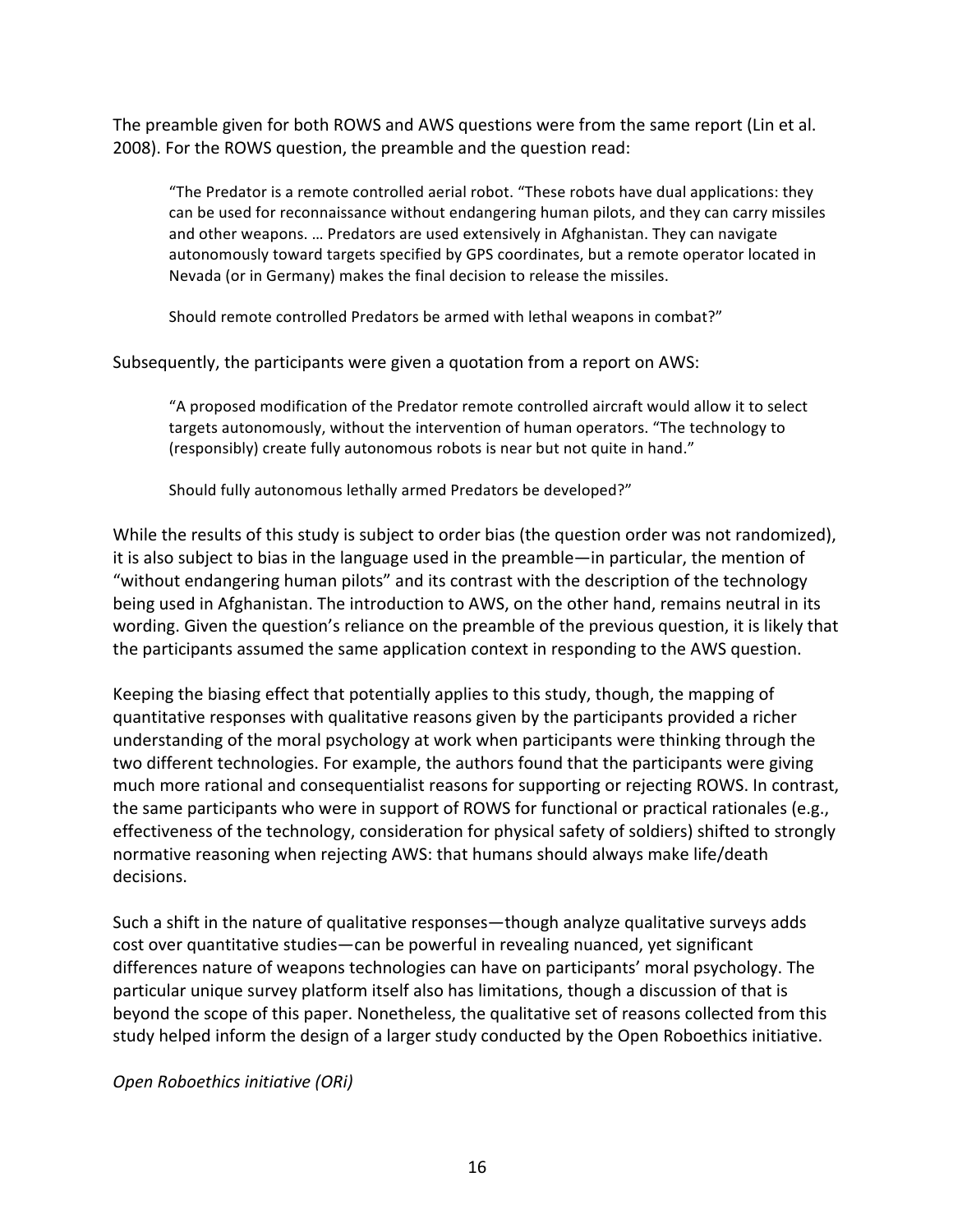ORi (2015) conducted an international online public opinion poll in 2015 to gauge public opinion on the use and development of ROWS and AWS. The survey contained six questions about ROWS and AWS, and each question was accompanied by a brief preamble reminding participants of the terminology.

The preamble read (ORi 2015):

#### **Terminology:**

**ROWS (Remotely Operated Weapon systems):** weaponized systems in which *a person in a remote location* makes the decision to use lethal force.

**LAWS** (Lethal Autonomous Weapon systems): weaponized systems in which the system, *without requiring human intervention*, makes the decision to use lethal force.

The questions read as follows:

- 1. Consider Lethal Autonomous Weapon systems (LAWS) technology becoming available to your country in the near future. If your country goes to war against another country, would you support the use of LAWS over **Remotely Operated Weapon systems (ROWS)**? With LAWS, the system will make the decision to use lethal force without human input, whereas ROWS requires a person to make the decision for it.
- 2. Hypothetically, if Lethal Autonomous Weapon systems (LAWS) technology becomes available to a country that is attacking your country, would you rather be under attack by LAWS than **Remotely Operated Weapon systems (ROWS)?** With LAWS, the system will make the decision to use lethal force without human input, whereas ROWS requires a person to make the decision for it.
- 3. If certain types of LAWS are to be internationally banned from development and use, what types of LAWS do you feel most strongly should be banned? (Choose one)
	- a. air (e.g., drones, fighter pilots)
	- b. sea (e.g., ships, submarines)
	- c. land (e.g., infantry)
	- d. all of the above should be banned
	- e. none of the above should be banned
- 4. What do you think is the main reason for supporting the development and use of LAWS in battlefields? (Choose one)
	- a. Cost of war will be cheaper to use LAWS than ROWS
	- b. Autonomous machines will make more ethical life/death decisions than humans
	- c. LAWS will save human military personnel from psychological harm of war, such as posttraumatic stress disorder (PTSD)
	- d. LAWS will save human military personnel from physical harm of war
	- e. Development of LAWS will lead to the development of useful, non-military technologies
	- f. There are no valid reasons for developing and using LAWS over ROWS
	- g. Other\_\_\_\_\_\_\_\_\_\_\_\_\_\_\_\_\_\_
- 5. What do you think is the main reason for rejecting the development and use of LAWS in battlefields? (Choose one)
	- a. The risk of the technology falling into the wrong hands is too big
	- b. Humans should always be the one to make life/death decisions (i.e., it is wrong for machines to make the decision)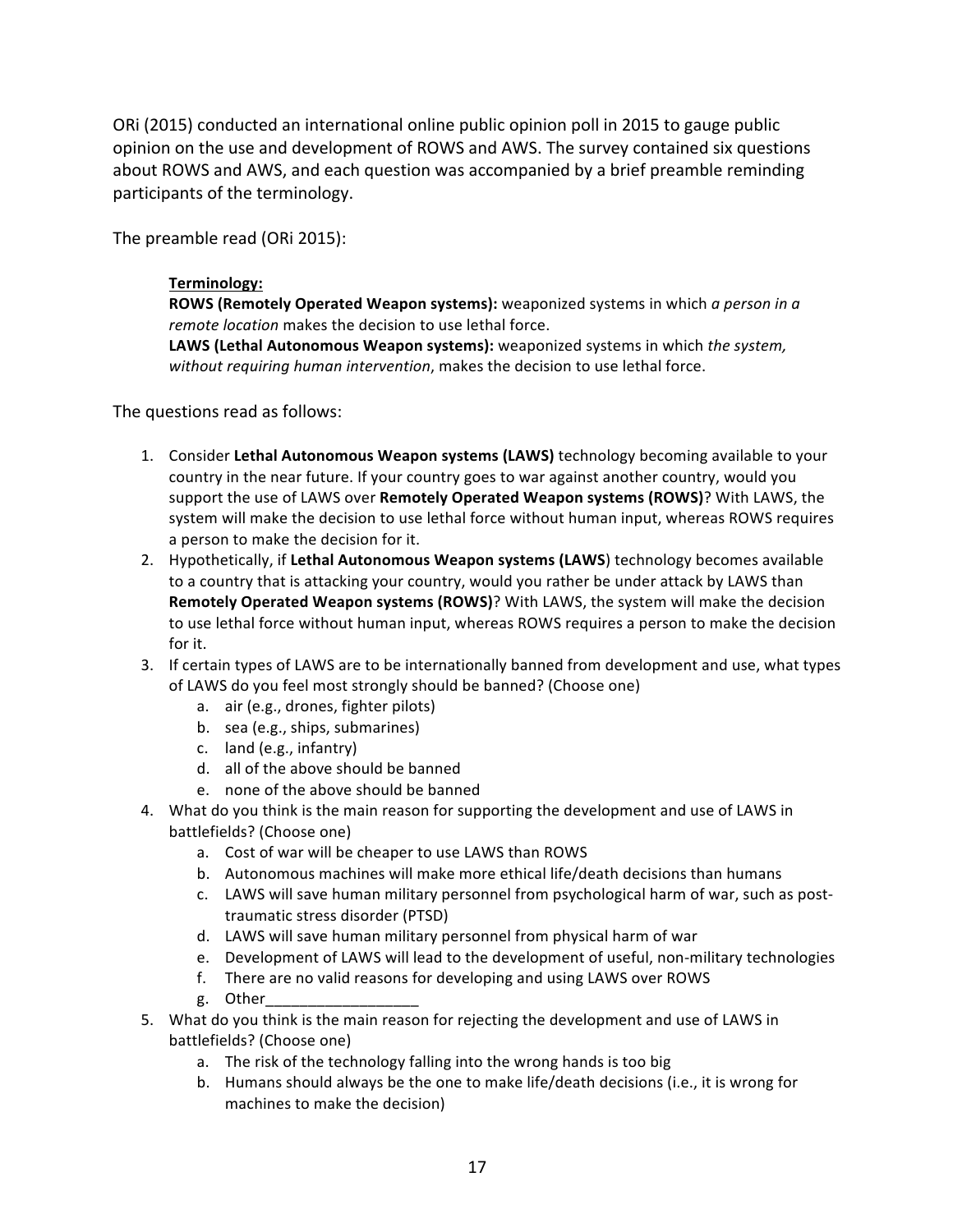- c. It is uncertain who will be responsible when things go wrong
- d. LAWS will kill more lives than it will save
- e. It is doubtful that LAWS technology of the near future will be technically robust and reliable enough to be trusted
- f. There are no valid reasons for rejecting the development and use of LAWS over ROWS
- g. Other\_\_\_\_\_\_\_\_\_\_\_\_\_\_\_\_\_
- 6. In general, should LAWS that make life/death decisions without human operator be developed or used?
	- a. Yes, LAWS should be developed and used for both defense and offense purposes
	- b. Yes, but LAWS should be developed and used for defense purposes only
	- c. LAWS should be developed, but never used
	- d. No, LAWS should not be developed and used
	- e. Other:

Questions (1) and (2) are application-neutral questions, containing no obvious moral psychological biasing traps. Those questions were asked prior to the others specifically to avoid any biasing effects that could spillover from the contextual options contained in  $(4)-(5)$ .

Questions (4)-(5) contain specific mention of value-laden aspects associated with the development and use of AWS, which could result in moral psychological biasing effects. These questions were also always asked prior to (6), which could result in spillover effects from any bias introduced in  $(4)$ -(5). However, the value-laden aspects mentioned in  $(4)$ -(5) are intended to elicit rational justifications for using/banning the technology. Though a qualitative design approach would have been more effective, as Carpenter (2016) points out, this poll was intended for an international audience and, as such, practical translation limitations eliminated the possibility of open-ended questions. A quantitative approach requires some mention of the possible answers, and these choices represent arguments featured in the AWS literature (e.g. PAX 2014). Ideally, these questions should be asked last to avoid biasing effects.

## *Moshkina and Arkin*

As a descriptive-explanatory study, the scope of Moshkina and Arkin's (2007) survey was extensive, and widest across the similar surveys on the topic of AWS. For example, Moshkina and Arkin examined the specific roles weaponized robotic systems could take on, such as crowd/mob control, sentry, prison guard, hostage rescue, reconnaissance, direct combat. Demographic groups also included robotics researchers, policymakers, the military, and the general public. They also explored the stakeholder perception across different situations: open warfare with war on foreign territory, war on home territory, covert operations on foreign territory, and covert operations on home territory. However, one aspect of their study deserves mention because it is unique to their study and applies generally to their preamble, and to many of the questions they asked.

As a general approach, for each point of interest Moshkina and Arkin (2007) ask three consecutive questions: the first deals with human soldiers performing task X, the second deals with humans and robots as extensions of humans performing task X, the third deals with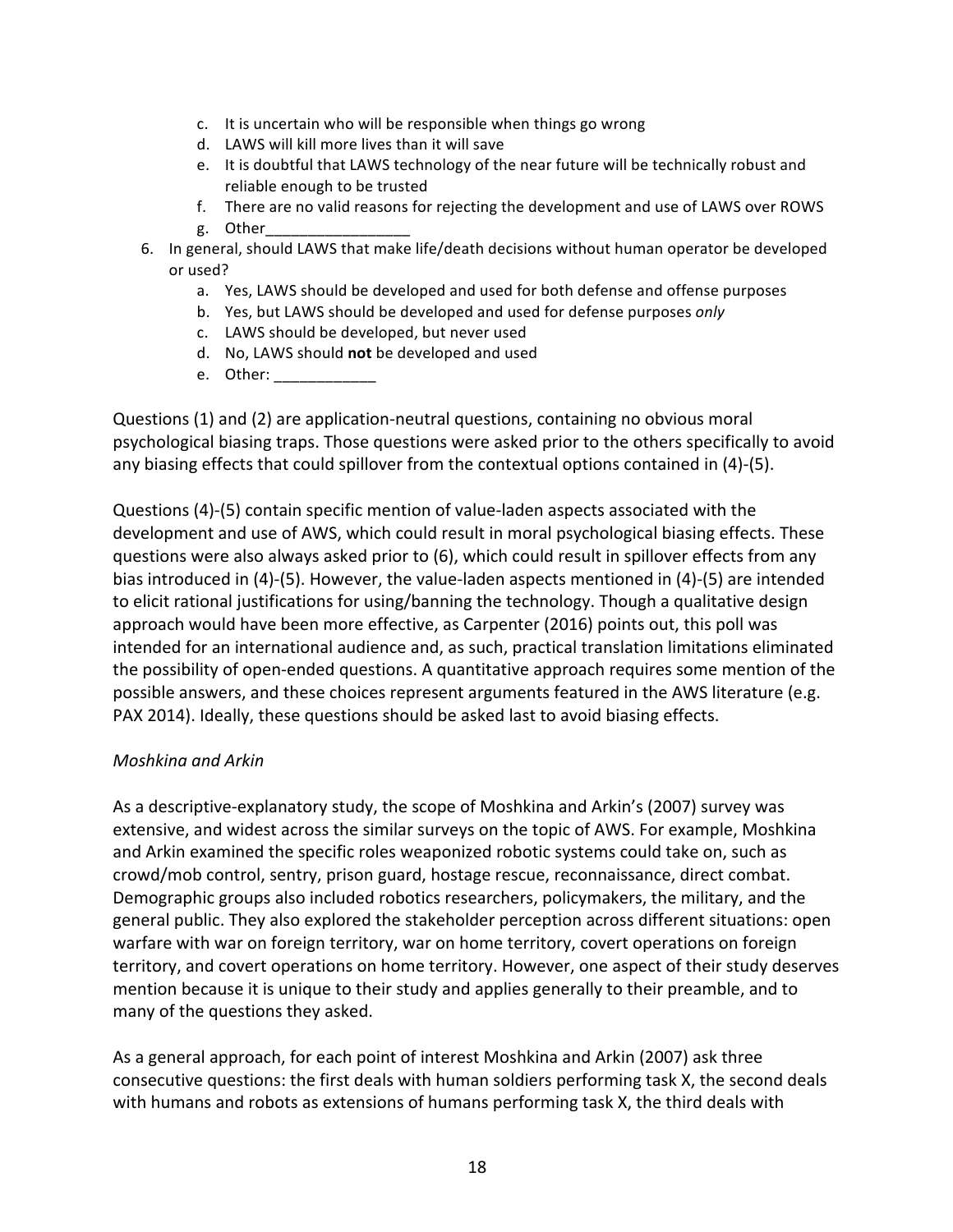autonomous robots performing task X. Here is the preamble followed by an example of a set of three such questions:

#### Preamble:

For the rest of the survey, we will be using some terms that should be defined the same for everyone. Please look through them and try to think of them whenever we use them in the questions. They will be repeated at the top of each page for your convenience. These terms are:

- . Robot: as defined for this survey, an automated machine or vehicle, capable of independent perception, reasoning, and action
- . Robot acting as an extension of a human soldier: a robot under the direct authority of a human, including authority over the use of lethal force
- . Autonomous robot: a robot that does not require direct human involvement, except for high-level mission tasking; such a robot can make its own decisions consistent with its mission without requiring direct human authorization, including decisions regarding the use of lethal force

#### Set of three questions:

- 1. To what extent do you agree or disagree that it is acceptable for a human soldier to take a human life, in a manner consistent with the existing laws of war, in Each of the following situations: [list of cases]
- 2. To what extent do you agree or disagree that it is acceptable for a robot acting as an extension of a human soldier to take a human life, in a manner consistent with the existing laws of war, in Each of the following situations: [list of cases]
- 3. To what extent do you agree or disagree that it is acceptable for an autonomous robot to take a human life, in a manner consistent with the existing laws of war, in Each of the following situations: [list of cases]

In all such cases we feel that the first question could bias participants by framing the issues in the context of human soldiers, thus inducing an anthropomorphic response. Indeed, the three questions step participants through a gradual distancing, keeping the human soldier in view until the third question. By the time participants encounter the autonomous robot they could very well be thinking of it more like a human soldier than they would otherwise have. Of course, more work would need to be done to test these concerns.

#### **Concluding remarks**

It will take some time to settle the debate over the ethics and governance of autonomous weapon systems. Attempts to gauge the public conscience, in the spirit of the Martens Clause, will play a role in settling that debate. Though there are numerous public polls and surveys that have been conducted to measure the public beliefs about ROWS and AWS, many of the polls are subject to biases either well known in the survey design literature (Carpenter 2016), or discussed in this paper, namely, application-specific and technology-neutral questioning, moral emotional priming, and anthropomorphic framing. It is important to engage the public, but we must be aware of the pitfalls highly applicable to poll/survey questions on this topic. Only then,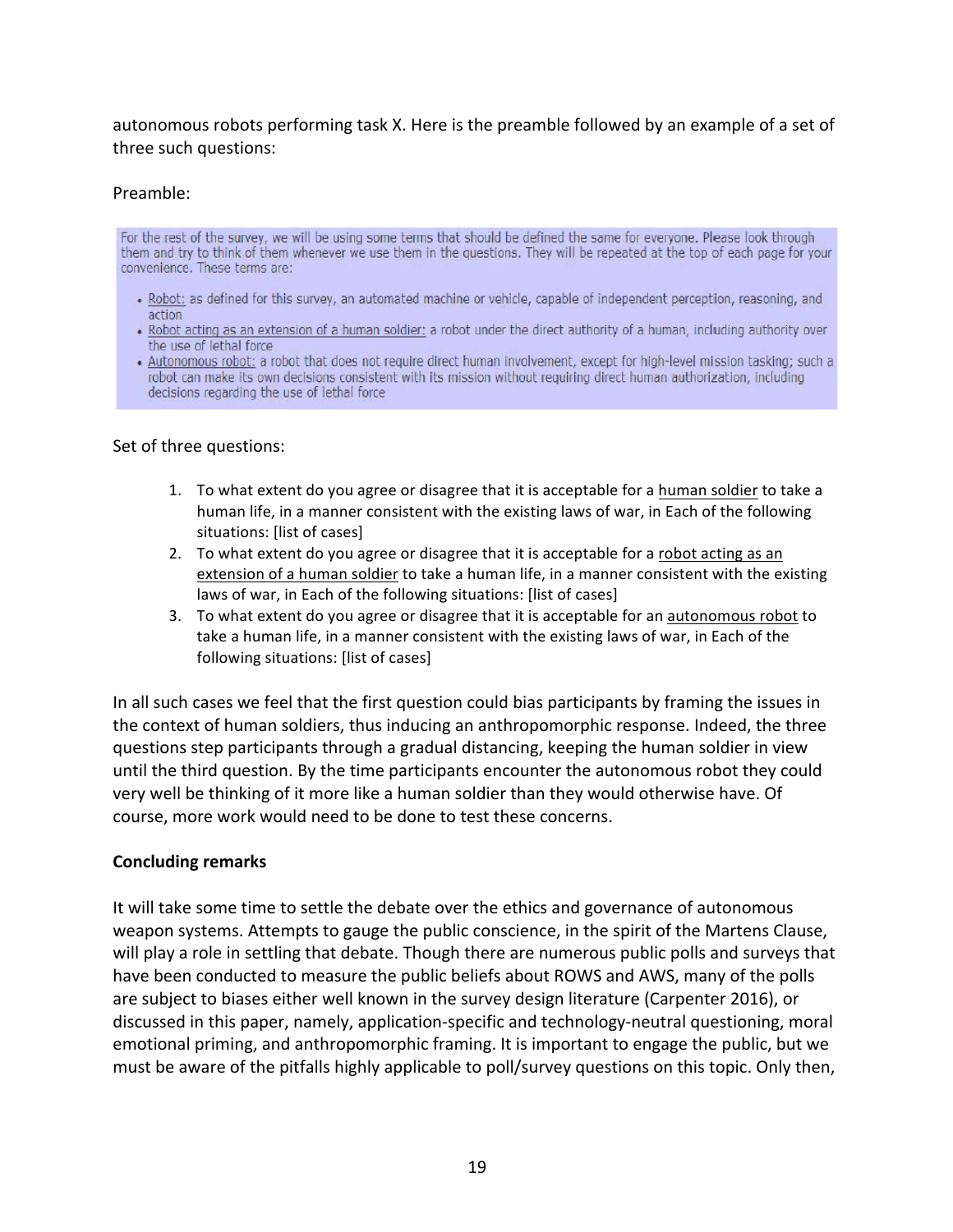we will be able to have a meaningful discussion with the public and effectively inform governance decisions on AWS.

It is also worth noting that all but two of the surveys examined here were conducted in the U.S. alone.<sup>9</sup> AWS are an international issue. Their effects will spill over borders, affecting different publics to different degrees. It is therefore crucial that we look internationally when conducting public polling on this, and other, arms control issues. The data we use to frame conclusions about which weapons are acceptable, and which are not, ought to be representative of those who stand to confront those weapons in conflict. AWS promises to leave very few people untouched. Therefore, the public conscience, as mentioned in the Martens Clause, cannot be interpreted as applying only to single nation states. Researchers should, whenever possible, work to design their studies well, and gather data from beyond their own borders, to help paint as accurate a picture of the global moral landscape as is possible.

 

 $9$  The exceptions are Pew Research Center (2013), and the Open Roboethics initiative (2015).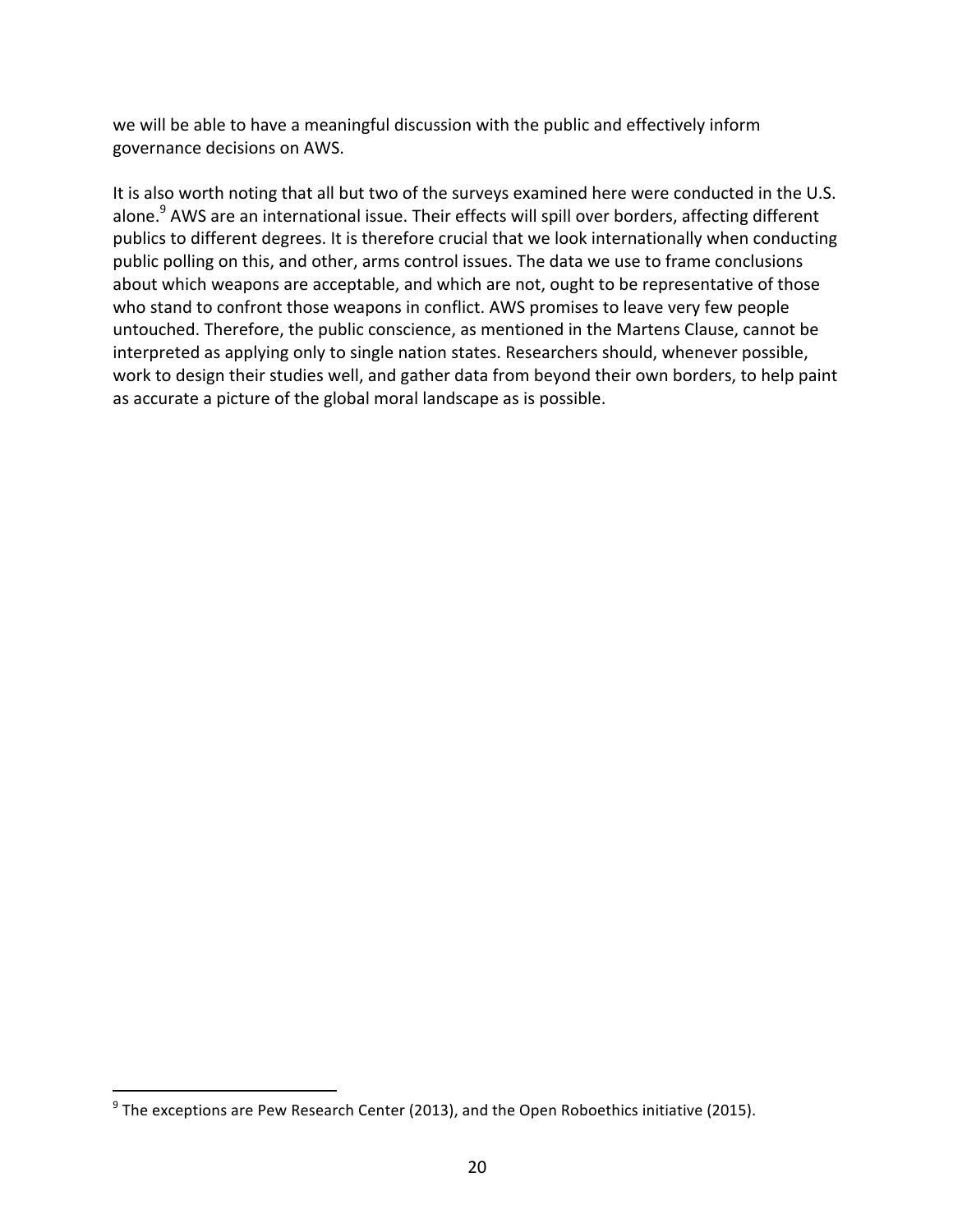#### References

- Article 36. (2015). *Killing By Machine: Key Issues for Understanding Meaningful Human Control.* Online: http://www.article36.org/autonomous-weapons/killing-by-machine-key-issuesfor-understanding-meaningful-human-control/
- Arkin, R.C. (2015). "Warfighting Robots Could Reduce Civilian Casualties, so Calling for a Ban Now Is Premature," IEEE Spectrum (5 Aug). Online: http://spectrum.ieee.org/automaton/robotics/artificial-intelligence/autonomous-roboticweapons-could-reduce-civilian-casualties
- Bartneck, C., van der Hoek, M., Mubin, O., Al Mahmud, A. (2007). "'Daisy, Daisy, Give Me Your Answer Do!':Switching Off a Robot." HRI'07 Proceedings:217-222.
- Brant, T. (2016). "U.S. Military Eyes Autonomous Weapons." *PCMAG.com* (4 Mar.). Online: http://www.pcmag.com/article2/0,2817,2500351,00.asp
- Carpenter, C. (2013). "How Do Americans Feel About Fully Autonomous Weapons?" DuckofMinerva.com (19 Jun.). Online: http://duckofminerva.com/2013/06/how-doamericans-feel-about-fully-autonomous-weapons.html
- ---. (2014). "Who's afraid of killer robots? (and why)." The Washington Post (30 May). Online: https://www.washingtonpost.com/news/monkey-cage/wp/2014/05/30/whos-afraid-ofkiller-robots-and-why/
- ---. (2016). "How (Not) to Measure the 'Public Conscience'." DuckofMinerva.com (7 Mar.). Online: http://duckofminerva.com/2016/03/how-not-to-measure-the-publicconscience.html
- Cassese, A. (2000). "The Martens Clause: Half a Loaf or Simply Pie in the Sky?" *European Journal of International Law 11(1)*:187-216.
- Cillizza, C. (2013). "The American Public Loves Drones." *Washingtonpost.com*. Online: https://www.washingtonpost.com/news/the-fix/wp/2013/02/06/the-american-publicloves-drones/Darling, K. (2015). "Who's Johnny?"
- Devlin, H. (2016). "Killer Robots and Digital Doctors: How Can We Protect Society from AI?" The Guardian (16 Mar.). Online: http://www.theguardian.com/technology/2016/mar/15/killer-robots-driverless-carsalphago-and-the-social-impact-artificial-intelligence.
- Duffy, B.R. (2003). "Anthropomorphism and the Social Robot." *Robotics and Autonomous Systems 42*:177-190.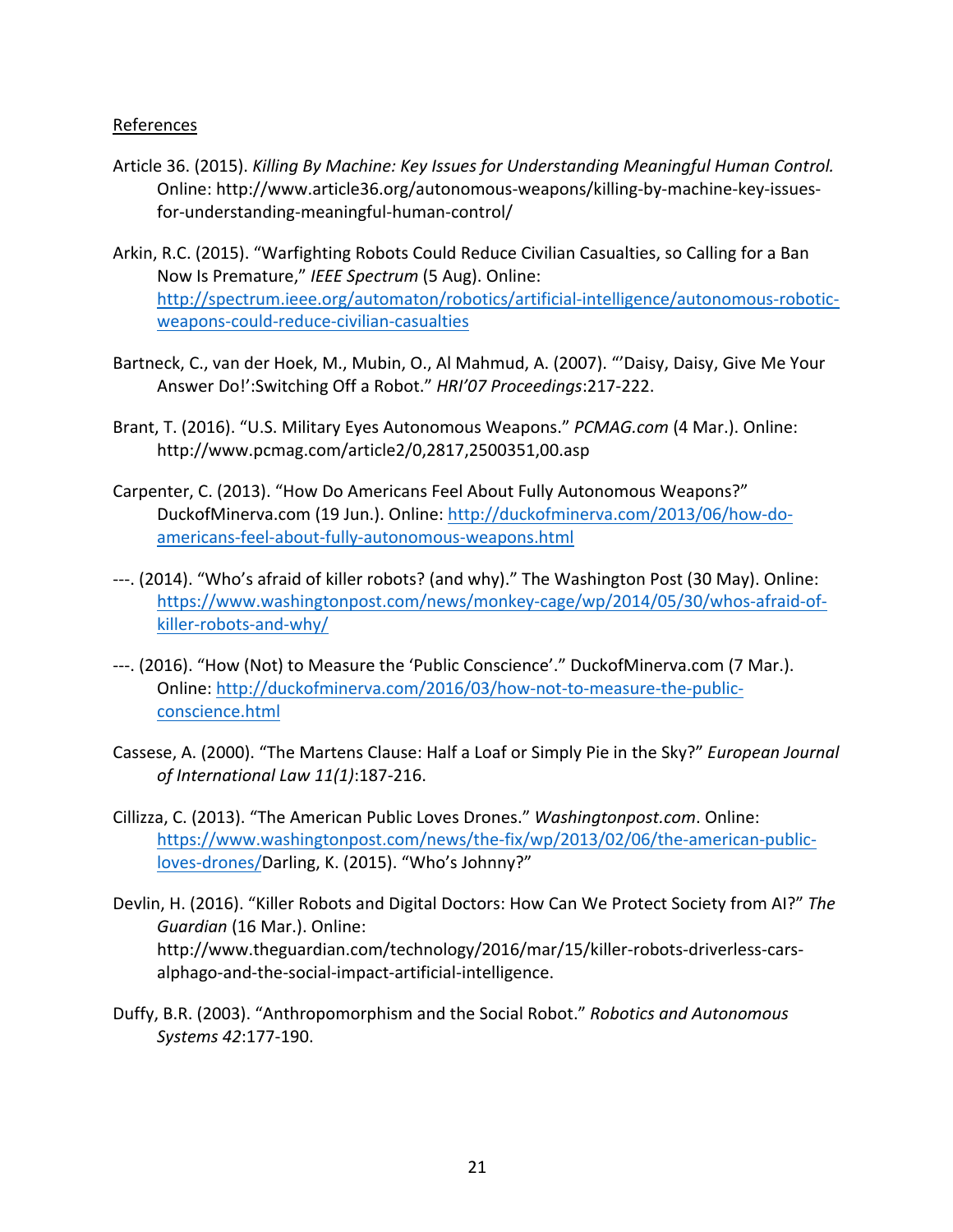- Evelith, R. (2014). "So What Exactly Is A Killer Robot?" *The Atlantic* (20 Aug.). Online: http://www.theatlantic.com/technology/archive/2014/08/calling-autonomous-weaponskiller-robots-is-genius/378799/
- Gibbs, S. (2015). "Musk, Wozniak and Hawking Urge Ban On Warfare AI and Autonomous Weapons." The Guardian (27 July). Online: http://www.theguardian.com/technology/2015/jul/27/musk-wozniak-hawking-ban-aiautonomous-weapons
- Haidt, J., (2013). *The Righteous Mind: Why Good People are Divided by Politics and Religion.* (Vintage Books).
- Horowitz, M., Scharre, P. (2015). *Meaningful Human Control in Weapon Systems: A Primer.* Centre for a New American Security. Online: http://www.cnas.org/sites/default/files/publicationspdf/Ethical\_Autonomy\_Working\_Paper\_031315.pdf
- Horowitz, M.C. (2016a). "Public Opinion and the Politics of the Killer Robots Debate." Research *& Politics*. Online: http://rap.sagepub.com/content/3/1/2053168015627183
- ---. (2016b). "Online Appendix for Public Opinion and the Politics of the Killer Robots Debate." *Research & Politics*. Online: http://rap.sagepub.com/content/sprap/suppl/2016/02/16/3.1.2053168015627183.DC1/S upplementary\_material.pdf
- Human Rights Watch (2012) *Losing humanity: The case against killer robots.* Online: http://www.hrw.org/sites/default/files/reports/arms1112\_ForUpload.pdf
- ---. (2015). *Mind the Gap: The Lack of Accountability for Killer Robots*. Online: https://www.hrw.org/report/2015/04/09/mind-gap/lack-accountability-killer-robots.
- International Committee of the Red Cross (ICRC). (2009). "The Geneva Conventions of 1949: Origins and Currnet Significance." ICRC. Online: https://www.icrc.org/eng/resources/documents/statement/geneva-conventionsstatement-120809.htm
- ---. (2015). Autonomous Weapon Systems: Is It Morally Acceptable for a Machine to Make Life *and Death Decisions?* (13 Apr.). Online: https://www.icrc.org/en/document/lethalautonomous-weapons-systems-LAWS
- International Justice Resource Centre. (2016). "International Humanitarian Law." Online: http://www.ijrcenter.org/international-humanitarian-law/
- Johansson, G. (1973). "Visual perception of biological motion and a model for its analysis." *Perception & Psychophysics 14*(2):201–211.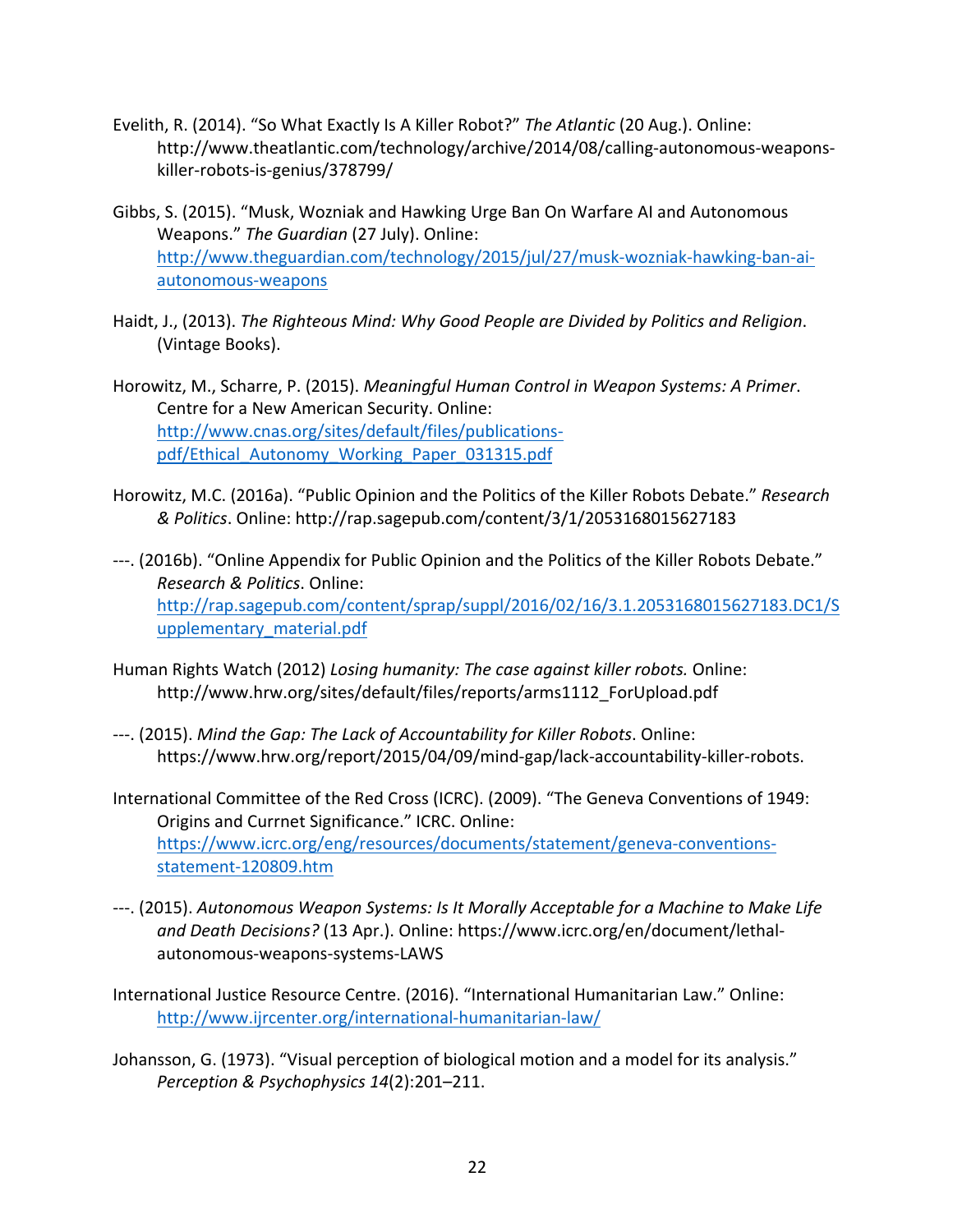- Kahn, P.H. et al. (2011). "The New Ontological Category Hypothesis in Human-Robot Interaction." Proceedings of the 6<sup>th</sup> International Conference on Human-Robot *Interaction*:159-160.
- ---. (2012). "Do People Hold a Humanoid Robot Morally Accountable for the Harm It Causes?" *HRI'12 Proceedings*:33-40.
- Kreps, S. (2014). "Flying Under the Radar: A Study of Public Attitudes Towards Unmanned Aerial Vehicles." *Research and Politics* (April-June):1-7.
- Lerner, J.S., Goldberg, J.H., Tetlock, P.E. (1998). "Sober Second Thought: The Effects of Accountability, Anger, and authoritarianism on attributions of responsibility." Personality *and Social Psychology Bulletin 24*:563-574.
- Lin, P., Bekey, G., Abney, K. (2008). Autonomous Military Robots: Risk, Ethics, and Design. A report commissioned by U.S. Department of Navy/Office of Naval Research. Online: ethics.calpoly.edu/ONR\_report.pdf.
- McDonald, G. (2016). "Armed Robots Could Decide to Pull Trigger." *Discovery News* (8 Mar.). Online: http://news.discovery.com/tech/robotics/armed-robots-could-decide-to-pulltrigger-160307.htm
- Mikula, G. (1986). "The Experience of Injustice: Toward a Better Understanding of Its Phenomenology." In H.W. Bierhoff, R.L. Cohen & J. Greenberg (Eds.) Justice and Social *Relations.* (New York: Plenum):103-124.
- Millar, J. (2015). "Meaningful Human Control and Dual-Use Technologies." UN Informal Meeting of Experts on Lethal Autonomous Weapons (LAWs) under the framework of the Convention on Certain Conventional Weapons (CCW), April 13-17, 2015, Geneva, Switzerland. Online: http://www.unog.ch/80256EDD006B8954/(httpAssets)/F483D421E67D230FC1257E2F003 3E690/\$file/Jason+Millar+-+Meaningful+Human+Control+and+Dual-Use+Technology.pdf
- Moon, A., Danielson, P., Van der Loos, H.F.M. (2012). "Survey-Based Discussions on Morally Contentious Applications of Interactive Robotics." *International Journal of Social Robotics 4*(1):77-96.
- Moshkina, L., Arkin, R.C. (2007). *Lethality and Autonomous Systems: Survey Design and Results.* Mobile Robot Laboratory, Georgia Institute of Technology. Online: https://smartech.gatech.edu/handle/1853/20068
- Open Roboethics initiative (ORi). (2015). "The Ethics and Governance of Lethal Autonomous Weapon systems: An International Poll." Open Roboethics initiative (9 Nov.). Online: http://www.openroboethics.org/wp-content/uploads/2015/11/ORi\_LAWS2015.pdf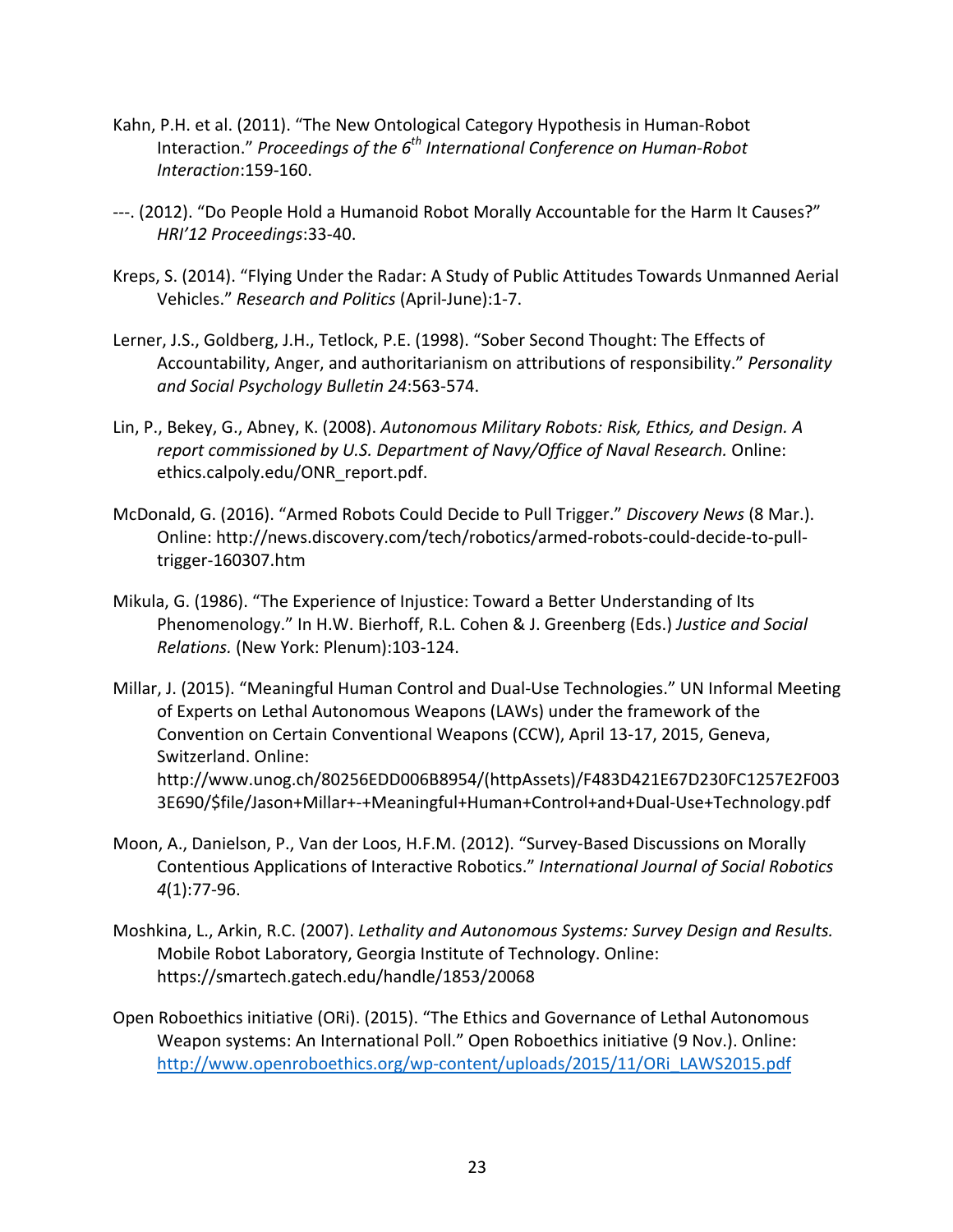- Paulhus, D.L. (1991). "Measurement and control of response biases." In J.P. Robinson et al. (Eds.) *Measures of personality and social psychological attitudes*. (San Diego: Academic Press).
- Parkon, S. (2015). "Killer Robots: The Soldiers that Never Sleep." *BBC* (16 Jul.). Online: http://www.bbc.com/future/story/20150715-killer-robots-the-soldiers-that-never-sleep.
- PAX. (2014). *Deadly Decisions: 8 Objections to Killer Robots. Online:* http://www.paxforpeace.nl/stay-informed/news/stop-killer-robots-while-we-still-can
- Pew Research Center. (2013). "U.S. Use of Drones, Under New Scrutiny, Has Been Widely Opposed Abroad." Pewresearch.org. Online: http://www.pewresearch.org/2013/02/06/u-s-use-of-drones-under-new-scrutiny-hasbeen-widely-opposed-abroad/
- ---. (2016). U.S. Survey Research. Online: http://www.pewresearch.org/methodology/u-ssurvey-research/.
- Prinz, J.J., Nichols, S. (2010). "Moral Emotions." In J.M. Doris (Ed.) The Moral Psychology Handbook. (Oxford: Oxford University Press): 111-146.
- Schnall, S., Haidt, J., Clore, G., & Jordan, A. (2008). "Disgust as Embodied Moral Judgment." *Personality and Social Psychology Bulletin 34*:1096-1109.
- Swanson, E. (2013). "Drone Poll Finds Support For Strikes, With Limits." HuffingtonPost.com (8) Feb.). Online: http://www.huffingtonpost.com/2013/02/08/drone-supportpoll\_n\_2647051.html
- Tucker, P. (2014). "Every Country Will Have Armed Drones Within 10 Years." Defense One (6 May), Online: http://www.defenseone.com/technology/2014/05/every-country-willhave-armed-drones-within-ten-years/83878/
- UNIDIR. (2014). *Framing Discussions on the Weaponization of Increasingly Autonomous Technologies.* Online: http://www.unidir.org/en/publications/framing-discussions-on-theweaponization-of-increasingly-autonomous-technologies
- University of Massachusetts Amherst. (2013). "New Survey Shows Widespread Opposition to 'Killer Robots,' Support for New Ban Campaign." Newswise (19 Jun.). Online: http://www.newswise.com/articles/new-survey-shows-widespread-opposition-to-killerrobots-support-for-new-ban-campaign
- Washington Post a. (2012). http://www.washingtonpost.com/wpsrv/politics/polls/postabcpoll\_020412.html (raw data)
- Weizenbaum, J. (1976). Computer Power and Human Reason: From Judgment to Calculation. (San Francisco: W.H. Freeman & Company).